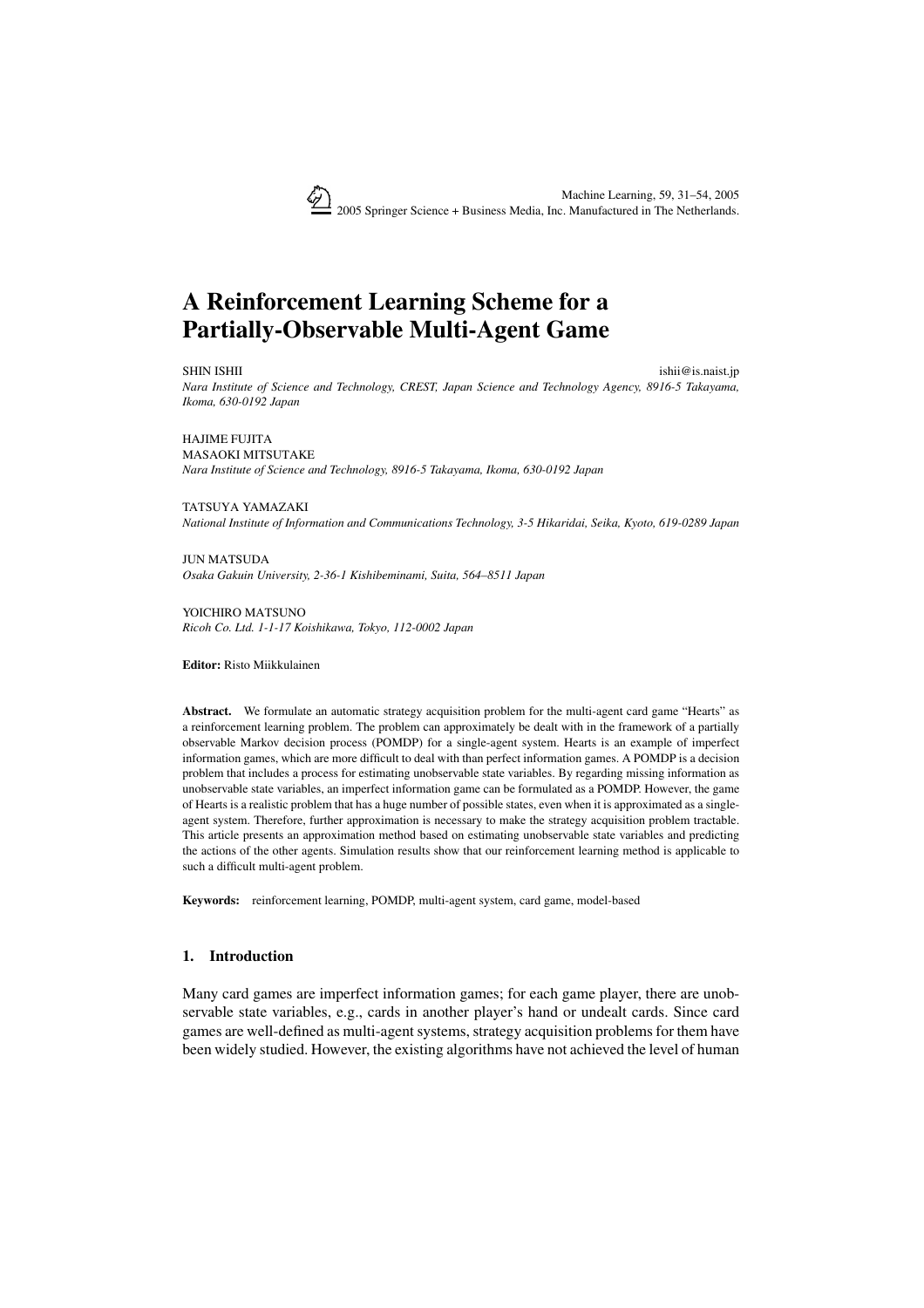experts (Ginsberg, 2001), although some algorithms for perfect information games like the game "Backgammon" can beat human champions (Tesauro, 1994). In order to deal with imperfect information games, it is important to estimate missing information (Ginsberg, 2001).

A decision making problem or an optimal control problem in a stochastic but stationary environment is often formulated as a Markov decision process (MDP). On the other hand, if the information in the environment is partially unobservable, the problem can be formulated as a partially observable Markov decision process (POMDP). By regarding missing information as unobservable part of the environment, an imperfect information game is formulated as a POMDP.

In many card games, coordination and competition among the players occur. Such a situation is referred to as a multi-agent system. A decision making problem or an optimal control problem in a multi-agent system has a high degree of difficulty due to interactions among the agents. Reinforcement learning (RL) (Sutton  $\&$  Barto, 1998), which is a machine learning framework based on trial and error, has often been applied to problems within multiagent systems (Crites, 1996; Crites & Barto, 1996; Littman, 1994; Hu & Wellman, 1998; Nagayuki, Ishii, & Doya, 2000; Salustowicz, Wiering, & Schmidhuber, 1998; Sandholm & Crites, 1995; Sen, Sekaran, & Hale, 1994; Tan, 1993), and has obtained successful results.

This article in particular deals with the card game "Hearts", which is an *n*-player ( $n > 2$ ) non-cooperative finite-state zero-sum imperfect-information game, and presents an automatic strategy-acquisition scheme for the game. By approximately assuming that there is a single learning agent, the environment can be regarded as stationary for the agent. The strategy acquisition problem can then be formulated as a POMDP, and the problem is solved by an RL method. Our RL method copes with the partial observability by estimating the card distribution in the other agents' hands and by predicting the actions of the other agents. After that, we try to apply our POMDP-RL method to a multi-agent problem, namely, an environment that has several agents that learn concurrently.

In a POMDP, the state transition for an observable part of the environment, i.e., observable state variables, does not necessarily have a Markov property. A POMDP can be transformed into an MDP whose state space consists of belief states. A belief state is typically the probability distribution of possible states. After each state transition for the observable state variables occurs, the belief state maintains the probability of the unobservable part of the environment; namely, the belief state is estimated using the observations of actual state transition events. If the correct model of the environmental dynamics is available, the optimal control (i.e., "policy") for a POMDP is obtained based on a dynamic programming (DP) approach (Kaelbling, Littman, & Cassandra, 1998). The agent does not have *a priori* knowledge of the environmental dynamics in usual RL problems, hence, it is important for a POMDP-RL method to be able to estimate the environmental model.

In the game Hearts, the environmental model (state transition) depends on the cards held by opponent agents and the strategies (actions) of the opponent agents. Therefore, a good estimation for the state transition probability needs to approximate the card distribution and the action prediction for the opponent agents. This approximation problem is difficult in comparison to those in the existing POMDP-RL studies or the existing multi-agents studies; namely, the learning of the game Hearts is a realistic problem.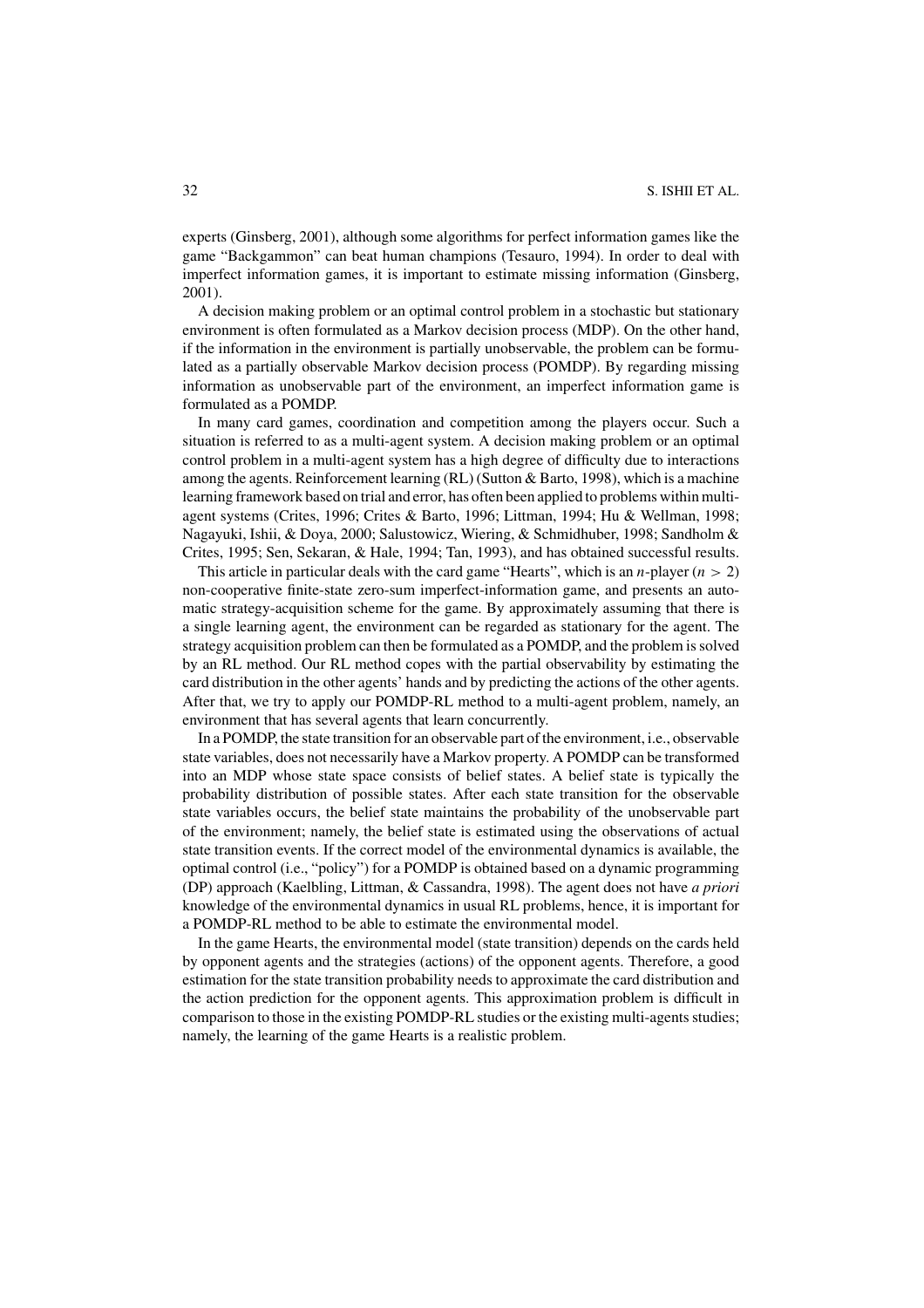The game Hearts belongs to a class of perfect recall games, which is a subclass of the class of imperfect information games. A perfect recall game assumes that an agent remembers the complete history of state transitions in the past. Since obtaining the optimal strategy in a perfect recall game with *n* players ( $n \ge 2$ ) is known to be *NP*-hard (Blair, Mutchler, & Lent, 1995), we need some approximation to solve its optimal control problem within a reasonable computational time.

Our RL scheme is derived based on a formulation of a single-agent POMDP. Then, the most parts of this article assume that there is only one learning agent in the environment. If there are two or more learning agents, the environment does not have a Markov property, and it cannot be formulated rigorously as a POMDP. However, we assume that the environment is approximately stationary for every learning agent. In order to let this assumption be valid, the learning of the environmental model is faster than the changes of the other agents. If such fast learning is realized, by using efficient function approximators for example, our method can be applied to concurrent learning situations of multiple agents. Since the strategy of an opponent agent may differ from that of another opponent agent, we individually prepare a function approximator representing the policy of each opponent agent. If the strategy of one agent changes, it is enough for a single function approximator to adapt to the change independently; this provides us with an efficient and robust learning scheme for multi-agent problems.

#### **2. Partially-observable Markov decision process**

A POMDP is defined by state transition probability  $P(s_{t+1} | s_t, a_t)$ , observation probability  $P(x_t | s_t)$ , and reward function  $r_t \equiv R(s_t, a_t)$  (Kaelbling, Littman, & Cassandra, 1998). Let the agent be in state  $s_t$  at time  $t$ . By taking an action  $a_t$ , the agent reaches a new state  $s_{t+1}$  with probability  $P(s_{t+1} | s_t, a_t)$ . An observation  $x_t$  is obtained at state  $s_t$  with probability  $P(x_t | s_t)$ . Since the state transition is dependent on the unobservable state variables in state  $s_t$ , the Markov property for observation  $x_t$  does not hold. One way to overcome the non-Markov property is to regard a history of the observation  $h_t = \{(x_t, -, -), (x_{t-1}, a_{t-1}, r_{t-1}), \ldots, (x_1, a_1, r_1)\}$  as a state, and to apply an MDP formulation to such a state space. Since the capacity to maintain such a history is often limited, however, an MDP formulation whose state is a compressed representation of the history (internal state) is often used. A belief state is an example of such an internal state representation.

An optimal control problem for a POMDP can be classified into: (I) a problem in which the agent knows the environmental model, and (II) a problem in which the environmental model is unknown. In case (I), a DP approach is often used after the non-Markov property is resolved. In case (II), it is necessary to obtain the environmental model simultaneously with the resolution of the non-Markov property. This latter problem is an RL problem for a POMDP, and methods to deal with such a problem are developed by extending the conventional RL methods devised for MDPs. Case (II) can be further classified into: (IIa) the environmental model is explicitly learned, or (IIb) not. As a method for case (IIb), the temporal-difference (TD) based learning like *Q*-learning has often been applied to an observation state space in a POMDP. Such a method is a "naive" approach to POMDPs; it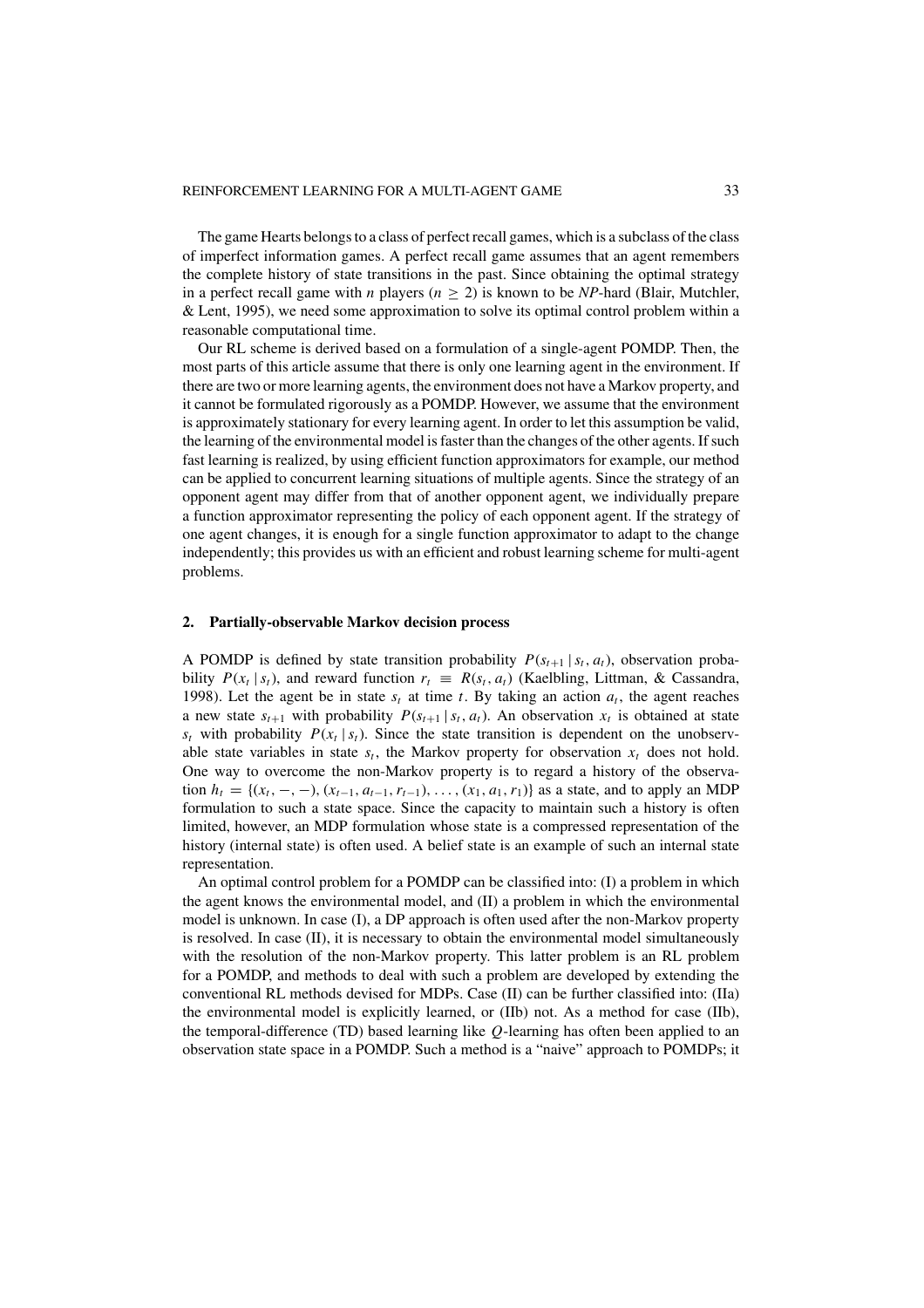is based on a direct approximation into an MDP. In the methods in case (IIa), on the other hand, the environmental model is explicitly learned in order to calculate the current internal state of the agent.

The methods in case (IIa) can be further classified into: (IIa-i) the environmental model is dependent on the learning of the evaluation of the current state, i.e., the value function (Lin & Mitchell, 1992; McCallum, 1995), or (IIa-ii) not (Lin & Mitchell, 1992; Whitehead & Lin, 1995). In a recurrent model (Lin & Mitchell, 1992; Whitehead & Lin, 1995), which is the method in case (IIa-ii), two independent learning modules are prepared and they learn the action-value function (*Q*-function) and the state transition of the environment. In this model, even when the reward function changes without a change of the state transition, there is no need to train the module for the state transition learning. We also presented a similar RL scheme in which the state transition of a partial observable environment is estimated based on Bayes inference (Ishii, Yoshida, & Yoshimoto, 2002). Such an RL scheme is often called a model-based RL.

In the RL method presented in this article, action selection is done by estimating explicitly the state transition of the environment, i.e., an environmental model, while a state evaluation module approximates the value function. Since we assume the independence between the environmental model and the value function, our method belongs to (IIa-ii), that is, it is a kind of a model-based RL method. The action selection is executed based on the estimation of unobservable state variables and action prediction of the opponent agents. The action prediction is executed by a learning unit, which approximates the action selection probability of the corresponding opponent agent. These action predictors learn independently for each agent. If one agent changes its strategy, it is necessary to retrain only the corresponding unit. This is an advantage of our method in that it reduces the computational time, over that of the existing recurrent model that approximates the whole environmental model.

When our method formulated in a single-agent system is applied to a multi-agent system, it is necessary for the action predictors to adapt to the action selection probability that may change with time. Our architecture in which action predictors are individually prepared for the opponent agents can be suitable for such multi-agent systems.

#### **3. Preparation**

# *3.1. The card game "Hearts"*

A four-player card game, Hearts, is considered a typical example of POMDP problems. Here, we explain the rules of the game used in our study.

The game Hearts is played by four players and uses the ordinary 52-card deck. There are four suits, i.e., spades ( $\spadesuit$ ), hearts  $(\heartsuit)$ , diamonds  $(\diamondsuit)$ , and clubs  $(\clubsuit)$ , and there is an order of strength within each suit (i.e.,  $A, K, Q, \ldots, 2$ ). There is no strength order among the suits. Cards are distributed to the four players so that each player has in his hand 13 cards at the beginning of the game. Thereafter, according to the rules below, each player plays a card clock-wisely in order. When each of the four players has played a card, it is called a trick. Namely, each player plays a card once in one trick. The first card played in a trick is called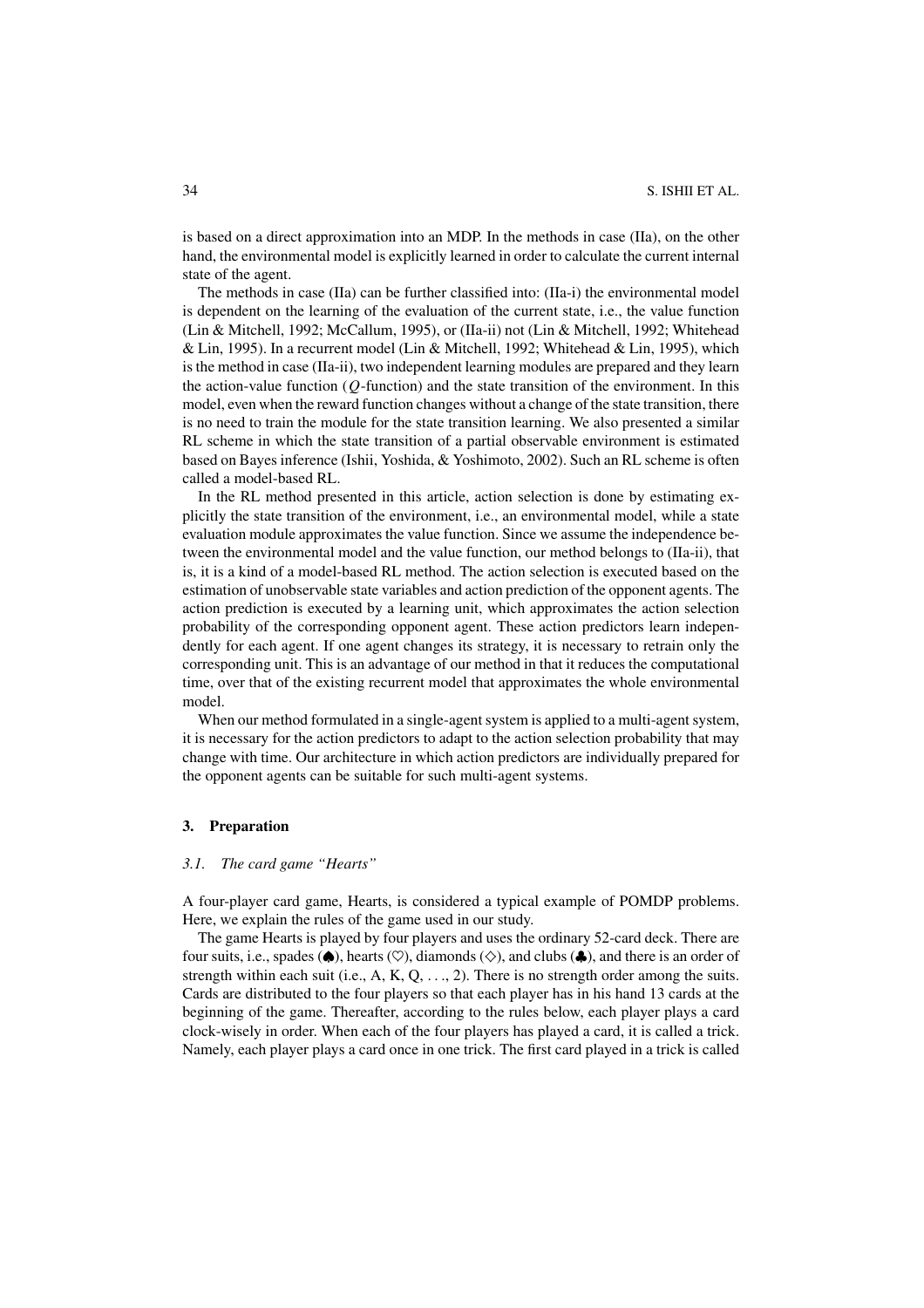the leading card and the player who plays the leading card is called the leading player. A single game ends when 13 tricks are carried out.

- Except for the first trick, the winner of the current trick becomes the leading player of the subsequent trick.
- In the first trick, ♣2 is the leading card, denoting that the player holding this card is the leading player.
- Each player must play a card of the same suit as the leading card.
- If a player does not have a card of the same suit as the leading card, he can play any card. When a heart is in such a case played for the first time in a single game, the play is called "breaking hearts".
- Until the breaking hearts occurs, the leading player may not play a heart. If the leading player has only hearts, it is an exceptional case and the player may lead with a heart.
- After a trick, the player that has played the strongest card of the same suit as the leading card becomes the winner of that trick.
- Each heart equals a one-point penalty and the ♠Q equals a 13-points penalty. The winner of a trick receives all of the penalty points of the cards played in the trick.

According to the rules above,<sup>1</sup> a single game is played, and at the end of a single game, the score of each player is determined as the sum of the received points. The lower the score, the better.

### *3.2. State transition of Hearts*

For the time being, we assume there are in the environment a single learning agent and three opponent agents that do not learn.

A single state transition of the game is represented by: (1) real state *s* that includes every card (observable and unobservable) allocation,  $(2)$  observation  $x$  for the learning agent, i.e., the cards in the agent's hand and the cards that have already been played in the past tricks and the current trick,  $(3)$  the agent's action *a*, i.e., a single play at his turn, and  $(4)$ strategy  $\phi$  of each of the opponent agents. Let *t* indicate a playing turn of the learning agent.  $t = 14$  indicates the end state of the game. At the  $t$ -th playing turn, the learning agent does not know the real state  $s_t$ , and all he can do is to estimate it by considering the history of observations and actions in the past tricks. In the following descriptions, we assume that there are three opponent agents intervening between the  $t$ -th play and the  $(t + 1)$ -th play of the learning agent. If the leading player of the  $t$ -th trick and that of the  $(t + 1)$ -th trick are different, the number of intervening opponent agents is not three. Although the following explanation can be easily extended to a general case in which the number of intervening agents is not necessarily three, this assumption is beneficial to simplifying the explanation. Between the *t*-th play and the  $(t + 1)$ -th play of the learning agent, there are three state transitions due to actions by the three opponent agents. These state transitions are indexed by *t*. It should be noted that this index is different from the trick index, e.g.,  $a_t^i$  may be a play in the  $(t + 1)$ -th trick. Each of the opponent agents is also in a partial observation situation; state, observation, action and strategy at his *t*-th playing turn are denoted by  $s_t^i$ ,  $x_t^i$ ,  $a_t^i$  and  $\phi_t^i$ , respectively, where *i* is the index of an opponent agent.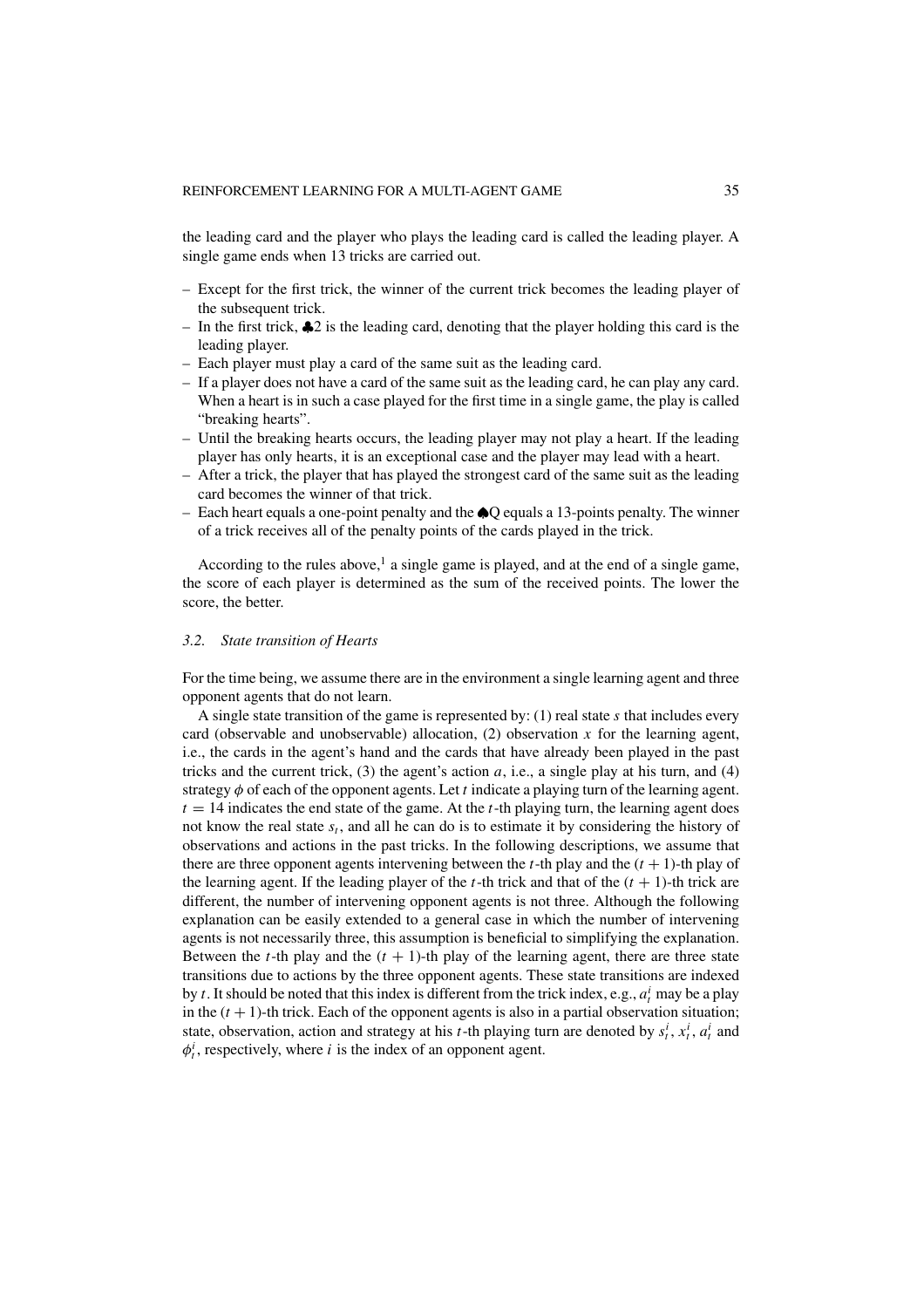

*Figure 1*. State transition diagram for the game Hearts. Variables  $s_t$ ,  $x_t$ ,  $a_t$ , and  $\phi_t$  denote a real state, an observation, an action and a strategy, for the learning agent at his *t*-th playing turn, variables  $s_t^i$ ,  $x_t^i$ , and  $a_t^i$  denote a real state, an observation and an action, for opponent agent  $M^i$  at the *t*-th turn. Variable  $\phi^i$  does not depend on *t*, which corresponds to a POMDP approximation.

Let  $M^{i}$  ( $i = 1, 2, 3$ ) denote the *i*-th opponent agent. We assume

– assumption (a)

Agent  $M^i$  probabilistically determines his action  $a^i_t$  for his own observation  $x^i_t$  at his *t*-th playing turn.

Under this assumption, the state transition between the *t*-th play and the  $(t + 1)$ -th play of the learning agent is given by

$$
P(s_{t+1} | s_t, a_t, \Phi_t) = \sum_{s_t^1, s_t^2, s_t^3} \sum_{a_t^1, a_t^2, a_t^3} \prod_{j=0}^3 P(s_t^{j+1} | s_t^j, a_t^j) \prod_{i=1}^3 \sum_{x_t^i} P(a_t^i | x_t^i, \phi_t^i) P(x_t^i | s_t^i),
$$
(1)

where  $s_t^0 = s_t$ ,  $a_t^0 = a_t$ ,  $s_t^4 = s_{t+1}$  and  $x_t^0 = x_t$ .  $\Phi_t \equiv {\phi_t^i : i = 1, 2, 3}$ , where  $\phi_t^i$  denotes the strategy of opponent agent  $M^i$  at his *t*-th play.

# *3.3. POMDP approximation*

The incomplete information game Hearts is approximated as a POMDP (see figure 1); the approximated incomplete game is called a partial observation game. In a partial observation game, it is assumed that there is only one learning agent, and the strategies of the other (opponent) agents are fixed, that is, the other agents constitute the stationary environment. Due to this POMDP approximation,  $\phi^i(i = 1, 2, 3)$  does not depend on the play index *t*.

Since the game process of Hearts is deterministic, there are two facts:

- $-$  New state  $s_t^{i+1}$ , which is reached from a previous state  $s_t^i$  by an action  $a_t^i$ , is uniquely determined. Namely,  $P(s_t^{i+1} | s_t^i, a_t^i)$  is 1 for a certain state and 0 for the other states.
- $-$  Observation,  $x_t$  or  $x_t^i$ , is uniquely determined at state,  $s_t$  or  $s_t^i$ . Namely,  $P(x_t | s_t)$  or  $P(x_i^i | s_i^i)$  is 1 for a certain observation state and 0 for the other observation states.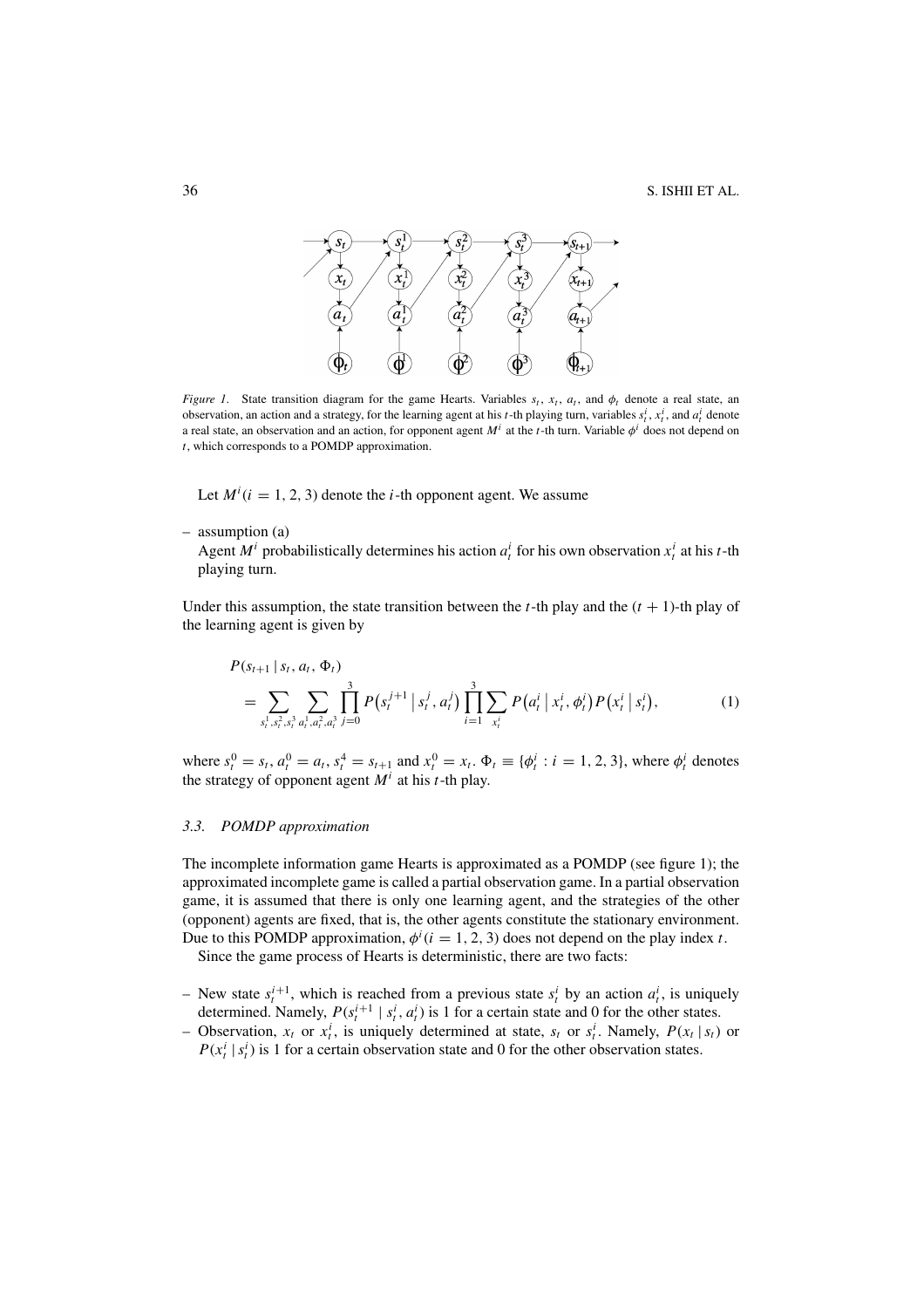Since state  $s_t$  is not observable for the learning agent, it should be estimated using the history of the current game,  $H_t \equiv \{(x_t, -, -,), (x_{t-1}, a_{t-1}, a_{t-1}^{1,2,3}), \ldots, (x_1, a_1, a_1^{1,2,3})\},\}$ actions  $a_t^i$  (*i* = 1, 2, 3) at the *t*-th turn, and game knowledge (game rules, etc.) *K*.

The transition probability for the observation state is given by

$$
P(x_{t+1} | a_t, \Phi, H_t, K) = \sum_{s_{t+1} \in S_{t+1}} P(x_{t+1} | s_{t+1}) \sum_{s_t \in S_t} P(s_{t+1} | s_t, a_t, \Phi) P(s_t | H_t, K),
$$
\n(2)

where  $S_t$  is the set of possible states at the  $t$ -th play of the learning agent.

From the above two facts and Eq. (1),

$$
P(x_{t+1} | a_t, \Phi, H_t, K) = \sum_{s_t \in S_t} P(s_t | H_t, K) \sum_{(a_t^1, a_t^2, a_t^3) \in \mathcal{A}_t^-(x_{t+1}, s_t)} \prod_{i=1}^3 P(a_t^i | x_t^i, \phi^i, H_t, K).
$$
 (3)

Here,  $A_t^-(x_{t+1}, s_t)$  denotes the set of possible  $(a_t^1, a_t^2, a_t^3)$  by which the previous state-action pair  $(s_t, a_t)$  reaches any new state whose observation state is  $x_{t+1}$  and  $P(s_t | H_t, K)$  is a belief state. Equation (3) provides a model of the environmental dynamics.

However, the calculation in Eq. (3) has two difficulties. One is the intractability of the belief state; since the state space of the game Hearts is huge, the rigorous calculation of the summation  $\sum_{s_t \in S_t}$  is difficult. The other is the difficulty in retrieving the game tree; especially when there are a lot of unobservable state variables, i.e., unobservable cards,  $\mathcal{A}_t^-$  is a huge set and then the calculation of the summation  $\sum_{(a_i^1, a_i^2, a_i^3) \in \mathcal{A}_t^-(x_{t+1}, s_t)}$  is also difficult.

In order to cope with the former difficulty, we use the following approximation. Since the real observation  $x_t^i$  by agent  $M^i$  cannot be observed by the learning agent during the game, it is estimated using the history of the current game  $H_t$  and the game knowledge  $K$ . The estimated observation state is denoted by  $y_t^i$ . First, the probability  $P(y_t^i | a_t, H_t, K)$  is estimated using  $H_t$  and  $K$ ; the estimation method in the game Hearts will be specifically explained in Section 4.2. Using this probability, we calculate the mean estimated observation for agent  $M^i$  as

$$
\hat{y}_t^i(a_t, H_t, K) \equiv \sum_{y_t^i} y_t^i P(y_t^i \mid a_t, H_t, K).
$$
\n(4)

Using the mean estimated observation, the transition probability (3) is approximated as

$$
P(x_{t+1} | a_t, \Phi, H_t, K) \approx \sum_{(a_t^1, a_t^2, a_t^3) \in A_t^-(x_{t+1}, x_t)} \prod_{i=1}^3 P(a_t^i | \hat{y}_t^i(a_t, H_t, K), \hat{\phi}^i).
$$
 (5)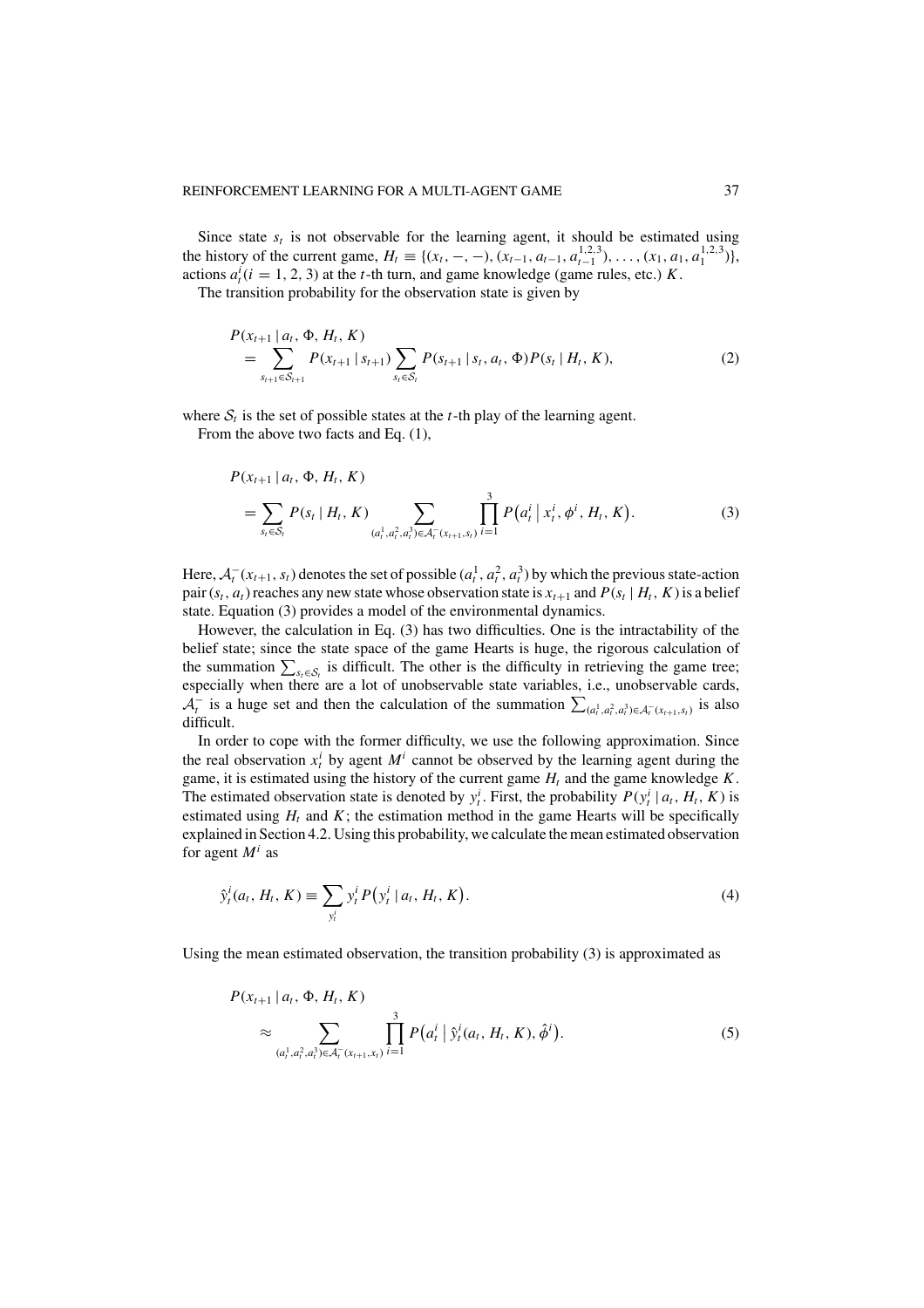From assumption (a), each opponent agent determines its action  $a_t^i$  with probability  $P(a_t^i | x_t^i)$ ,  $\phi^i$ ,  $H_t$ , *K*). However, this action selection probability and the real observation state  $x_t^i$  are unknown for the learning agent and they should be estimated in some way. Therefore, the learning agent assumes that the action selection process is approximately done by a stochastic process that is dependent on the mean estimated observation  $\hat{y}^i_t(a_t, H_t, K)$ . It should be noted that the approximated strategy  $\hat{\phi}^i$  in Eq. (5) is different from the real strategy  $\phi^i$  in Eq. (3). Since the mean estimated observation  $\hat{y}^i_t(a_t, H_t, K)$  incorporates the history of the current game  $H_t$  and the game knowledge  $K$ , it provides essential information of the belief state  $P(s_t^i | a_t, H_t, K)$ . Therefore, the stochastic process dependent on a discrete but unobservable observation state is approximated as a stochastic process dependent on an analog (mean) and estimated observation state. There is possibility to introduce bias in the estimation, due to the difference between the real observation state  $x_t^i$  and the estimated observation state  $y_t^i$  or its mean  $\hat{y}_t^i$ , and to the difference between the real action selection process  $P(a_t^i | x_t^i, \phi^i, H_t, K)$  and the approximated action selection process  $P(a_i^i | \hat{y}_i^i(a_t, H_t, K), \hat{\phi}^i)$ . With this approximation, however, the summation  $\sum_{s_i \in S_t}$  is no more necessary for the calculation of the transition probability (5).

Strategy  $\phi^i$  represents the policy that determines actions of agent  $M^i$ . The approximated policy  $\hat{\phi}^i$  is represented and learned by using a function approximator. For a game finished in the past, an observation state and an action taken by an opponent agent at that state can be reproduced by replaying the game from the end to the start. In order to train the function approximator for  $\hat{\phi}^i$ , the input and the target output are given by  $\hat{y}^i_t(a_t, H_t, K)$  and the action  $a_t^i$  actually taken by agent  $M^i$  at that turn, respectively. Since the game of Hearts is a perfect recall game and there is no probabilistic factor in the game process,  $x_t^i$  can also be reproduced and available for the input. If we use  $x_t^i$  as an input, however, the input-output relationship during the training,  $(x_t^i, a_t^i)$ , and that during the playing,  $(\hat{y}_t^i, a_t^i)$ , have different characteristics. In order to avoid this inconsistency, we reproduce again  $\hat{y}^i_t$  in the learning of the opponent agent's strategy  $\hat{\phi}^i$ . This learning is done according to a similar algorithm to the actor learning in the actor-critic algorithm (Barto, Sutton, & Anderson, 1983); namely, a merit function for  $(\hat{y}, a)$  is updated so that an action *a* is selected with a higher probability for a mean estimated observation  $\hat{y}$ . The parameter of the function approximator represents the approximated policy  $\hat{\phi}^i$  of agent  $M^i$ .

In addition, we use another approximation technique to cope with the latter difficulty, i.e., the difficulty in the calculation of the summation  $\sum_{(a_i^1, a_i^2, a_i^3) \in A_i^-}$ . This technique will be specifically explained in Section 4.3.

#### *3.4. Action control*

According to our RL method, an action is selected based on the expected TD error, which is defined by

$$
\langle \delta_t \rangle(a_t) = \langle R(x_{t+1}) \rangle(a_t) + \gamma \langle V(x_{t+1}) \rangle(a_t) - V(x_t), \tag{6}
$$

where

$$
\langle f(x_{t+1})\rangle(a_t) \equiv \sum_{x_{t+1}} P(x_{t+1} | a_t, \Phi, H_t, K) f(x_{t+1}) \tag{7}
$$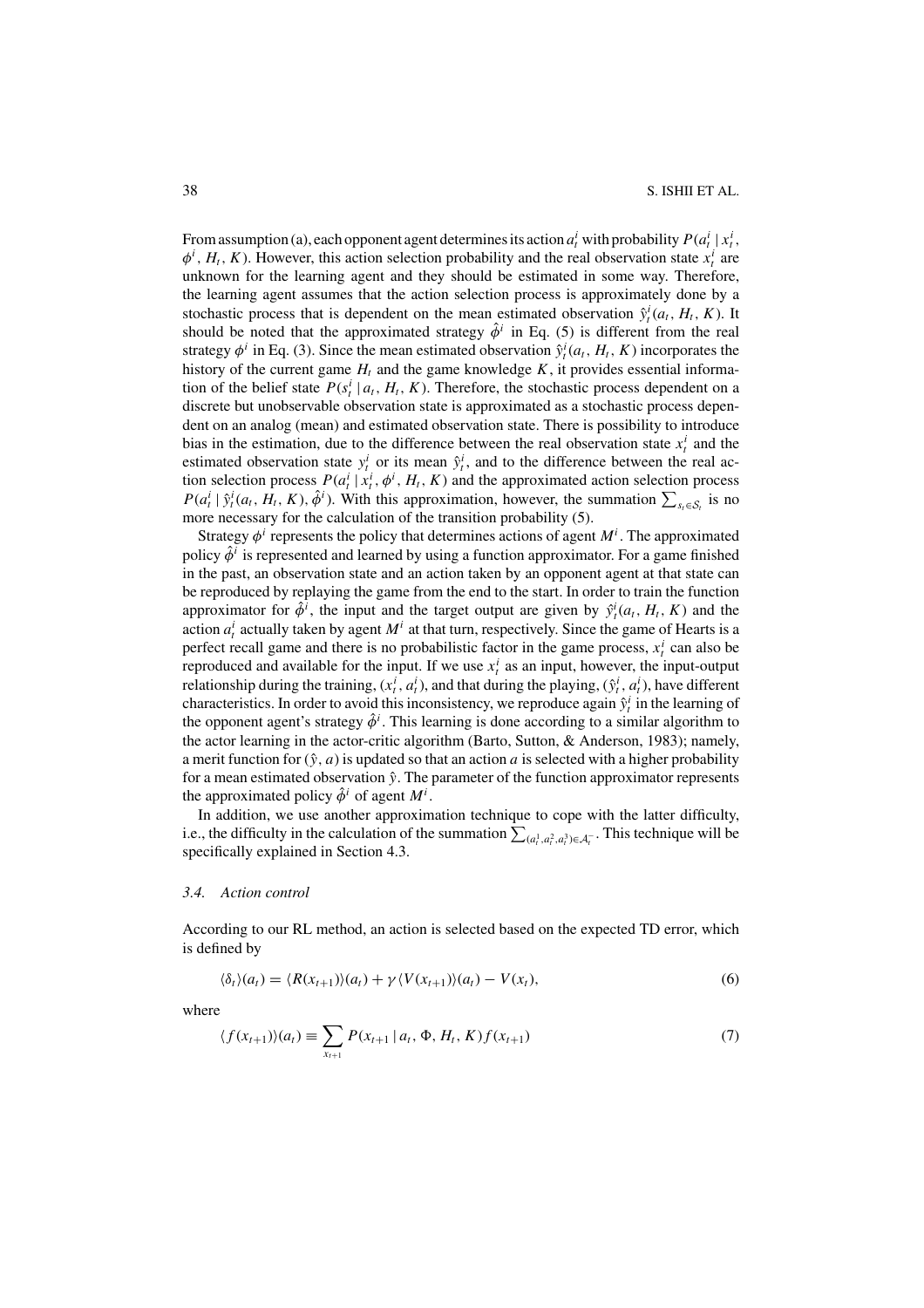and  $P(x_{t+1} | a_t, \Phi, H_t, K)$  is given by Eq. (5). The expected TD error considers the estimation of the unobservable states and the strategies of the other agents.

Using the expected TD error, the action selection probability is determined as

$$
P(a_t | x_t) = \frac{\exp(\langle \delta_t \rangle (a_t) / T_m)}{\sum_{a_t \in \mathcal{A}} \exp(\langle \delta_t \rangle (a_t) / T_m)},
$$
\n(8)

where  $T_m$  is a parameter controlling the action randomness.

Our RL method uses the TD error expected with respect to the estimated transition probability for the observation state. An action is then determined based on the estimated environmental model. Such an RL method is often called a model-based RL method. Our idea that the action priority is determined based on the expected TD error is similar to that in the prioritized sweep algorithm by Moore and Atkeson (1993), which has been reported to be effective in problems consisting of a large number of states.

#### *3.5. Actor-critic algorithm*

Although the actor-critic algorithm (Barto, Sutton, & Anderson, 1983) is *not* used in our RL method, it is briefly introduced here for the convenience of explanation. According to the actor-critic algorithm, the critic maintains the value function  $V(x_t)$  that evaluates state  $x_t$  at the *t*-th turn of the learning agent, and the actor determines its action  $a_t$  based on a merit function  $U(x_t, a_t)$ .

The critic calculates the TD error for a given state transition for observable states:

$$
\delta_t = R(x_{t+1}) + \gamma V(x_{t+1}) - V(x_t),
$$
\n(9)

where  $R(x_{t+1})$  is the reward function that is assumed to be dependent only on the observation state  $x_{t+1}$ . In the case of Hearts, the reward function represents the (negative) penalty points that the learning agent receives at the *t*-th trick.

Using the TD error, the critic updates the value function and the actor updates the merit function as

$$
V(x_t) \leftarrow V(x_t) + \eta_c \delta_t \tag{10a}
$$

$$
U(x_t, a_t) \leftarrow U(x_t, a_t) + \eta_a \delta_t, \qquad (10b)
$$

where  $\eta_c$  and  $\eta_a$  are the learning rates for the critic and the actor, respectively.

Using the merit function, the actor selects an action according to the Boltzmann policy

$$
P(a_t | x_t) = \frac{\exp(U(x_t, a_t)/T_e)}{\sum_{a_t \in \mathcal{A}} \exp(U(x_t, a)/T_e)},
$$
\n(11)

where  $T_e$  is a parameter controlling the action randomness and  $\mathcal A$  denotes the set of possible actions.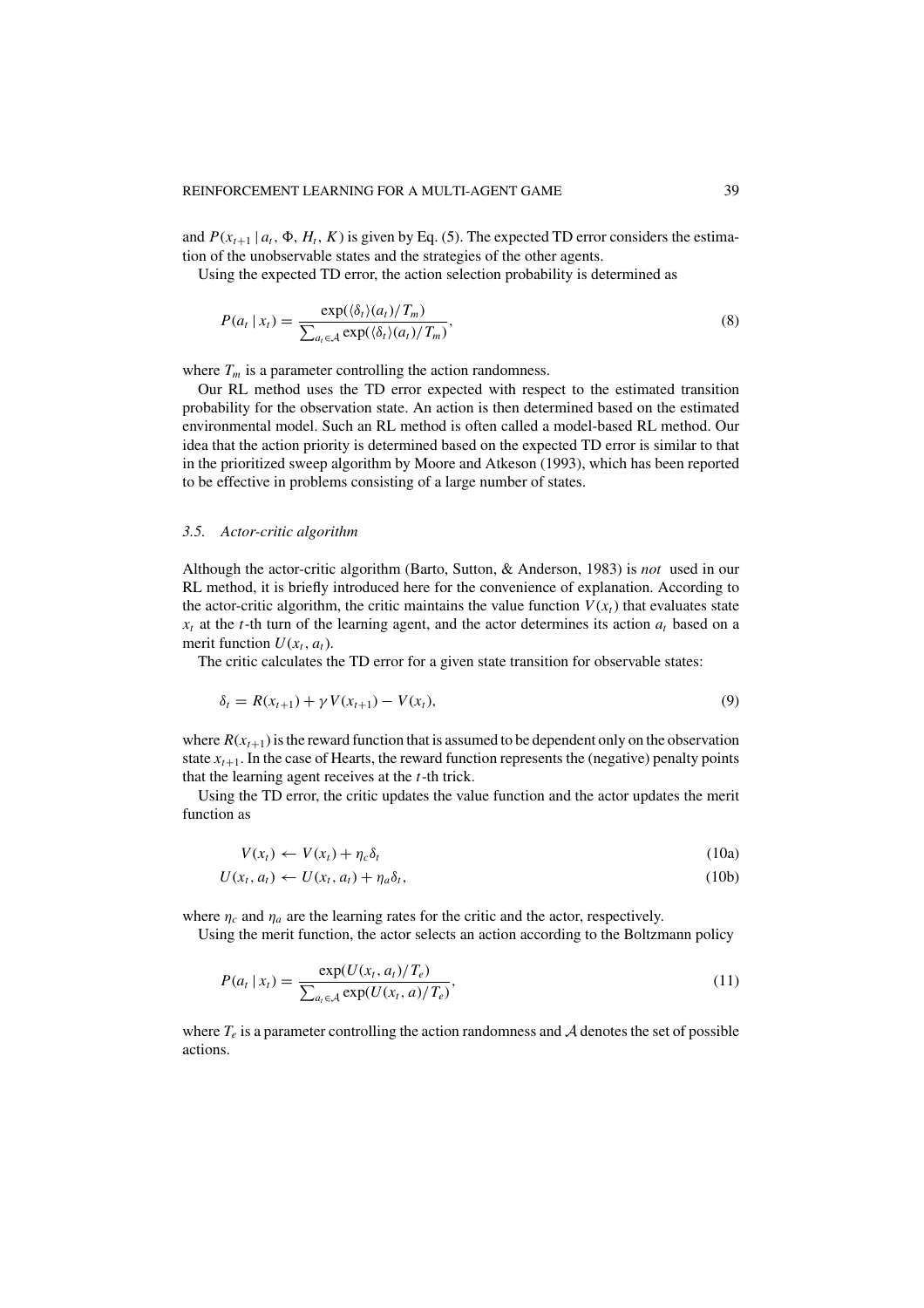

*Figure 2*. The architecture that realizes our RL method. It consists of a state evaluation module and an action control module. The action control module consists of three action predictors and an action selector.

# **4. Method**

This section describes in detail our RL method. The architecture implementing our method roughly consists of two modules (see figure 2): a state evaluation module and an action control module. The action control module consists of three action predictors each corresponding to each of the three opponent agents and one action selector.

#### *4.1. State evaluation module*

The state evaluation module has the same role as the critic in the actor-critic algorithm. In our previous preliminary study, the input and the output of the state evaluation module were the current observation state  $x_t$  and the corresponding value function  $V(x_t)$ , respectively (Matsuno et al., 2001). With this implementation, however, the input dimension was equal to or larger than the number of cards, and the approximation of the value function was time consuming even with a function approximator. Therefore, we use a feature extraction technique. An input to the function approximator,  $p_t$ , is given mainly by the transformation from an observation state  $x_t$  as follows.

- $p_t(1)$ : the number of club cards that have been played in the current game, or are held by the learning agent.
- $p_t(2)$ : the number of diamond cards that have been played in the current game, or are held by the learning agent.
- $-p_t(3)$ : the number of spade cards ( $\triangle 2, \ldots, \triangle 1$ ) that have been played in the current game, or are held by the learning agent.
- $-p_t(4)$ ,  $p_t(5)$  and  $p_t(6)$ : the probability that agent  $M^1$ ,  $M^2$  and  $M^3$  have the  $\bigcirc Q$ , respectively.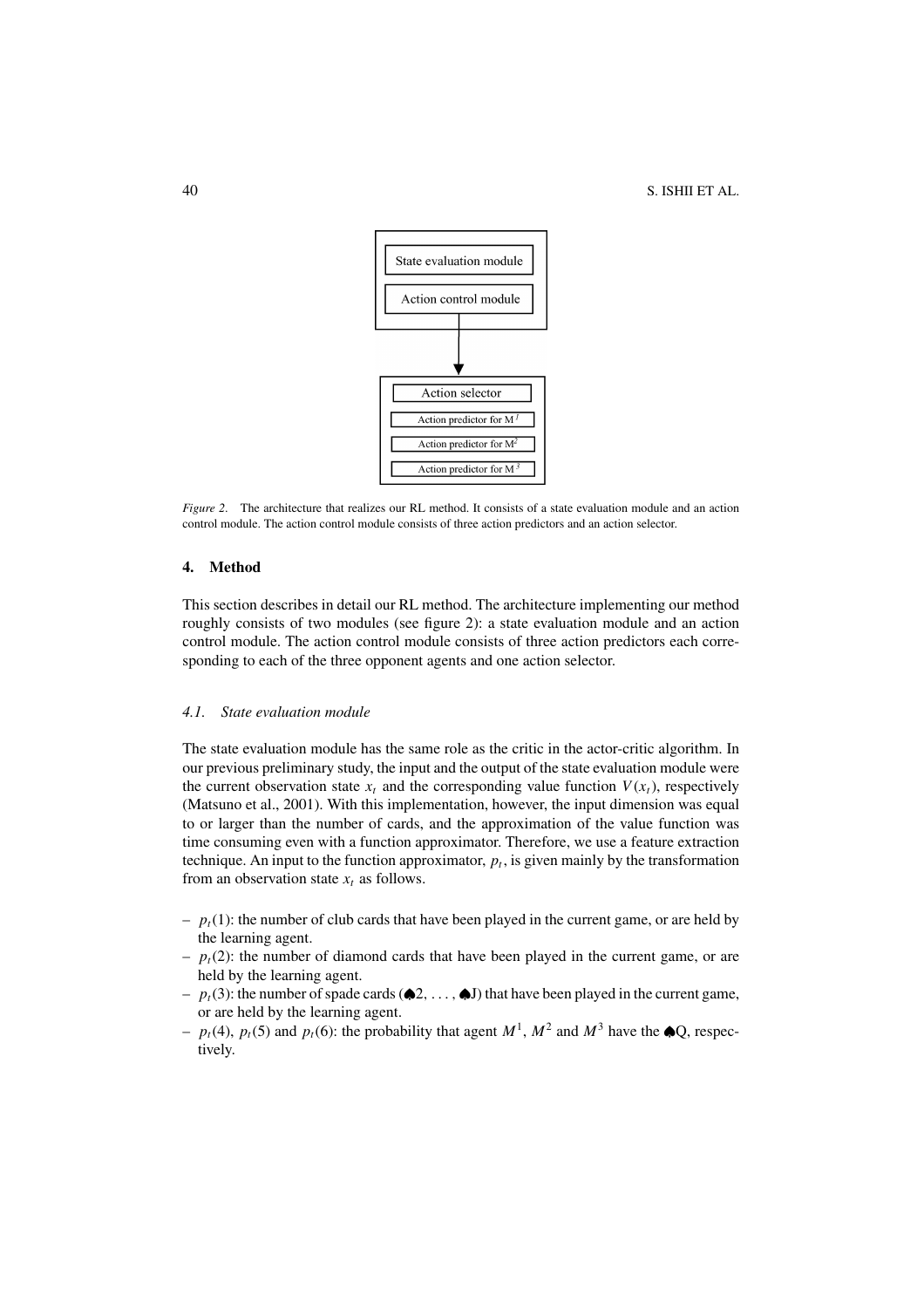- $p_t(7)$ : the status of the **♠K**.
- $p_t(8)$ : the status of the ◆A.
- $p_t(9)$  to  $p_t(21)$ : the status of each of the heart cards.
- $p_t(22)$  to  $p_t(25)$ : a bit sequence representing who is the leading player in the current trick.

Since the most important card is the  $\triangle Q$  in the game of Hearts, we use three dimensions to represent its predictive allocation. The game rules tell us the following facts.

- 1. If agent  $M<sup>i</sup>$  did not play a spade card when the leading card was a spade card in a past trick of the current game,  $p_t(i + 3)$  is zero.
- 2.  $p_t(4) + p_t(5) + p_t(6) = 1$ .

Under the limitation from these two facts, the probability that agent  $M^i$  has the  $\bigcirc Q$ ,  $p_t(i+3)$ , is calculated as a uniform probability. The status of the  $\triangle K$ , the  $\triangle A$ , or a heart card is represented by one of three values,  $-1$ , 0 or 1, corresponding to the cases when the card has already been played in the current game, when it is held by the opponent agents, or when it is held by the learning agent, respectively. The bit sequence represents the playing order in the current trick. For example, when the learning agent is the second player in the current trick (the *t*-th playing turn of the learning agent),  $[p_t(22), p_t(23), p_t(24), p_t(25)] = [0, 1, 0, 0].$ 

In this study, the state evaluation module is trained so as to approximate  $V(p_t)$  for an input  $p_t$ . This learning is done by Eqs. (9) and (10a) where  $x_t$  and  $x_{t+1}$  are replaced by  $p_t$ and  $p_{t+1}$ , respectively. It should be noted that the value function represented by the state evaluation module depends not only on the observation state  $x_t$  but partly on the estimation of the unobservable state; namely,  $p_t(4)$ ,  $p_t(5)$  and  $p_t(6)$  reflect the estimation.

#### *4.2. Action predictor*

In the action selection module, there are three action predictors. The action predictor for agent  $M<sup>i</sup>$  predicts a card played by that agent, in a similar manner to the action selection by the actor in the actor-critic algorithm. In order to predict an action by agent  $M^i$  at his *t*-th turn, the *i*-th action predictor calculates a merit function value  $U^{i}(\hat{y}_{t}^{i}(a_{t}, H_{t}, K), a_{t}^{i})$  for the mean estimated observation  $\hat{y}^i_t(a_t, H_t, K)$  and a possible action  $a^i_t$ . After calculating the merit value for every possible action, an action  $a_t^i$  is selected with the predicted probability

$$
P\left(a_{t}^{i} \mid \hat{y}_{t}^{i}(a_{t}, H_{t}, K), \phi^{i}\right) = \frac{\exp\left(U^{i}\left(\hat{y}_{t}^{i}(a_{t}, H_{t}, K), a_{t}^{i}\right) / T^{i}\right)}{\sum_{a_{t}^{i} \in A^{i}} \exp\left(U^{i}\left(\hat{y}_{t}^{i}(a_{t}, H_{t}, K), a_{t}^{i}\right) / T^{i}\right)}.
$$
(12)

Here,  $A^i$  denotes the set of possible actions for agent  $M^i$ , and  $T^i$  is a constant parameter that denotes the assumed randomness of the action selection of agent *M<sup>i</sup>* .

When training the action predictor for agent  $M^i$ , the merit function,  $U^i(\hat{y}_t^i(a_t, H_t, K), a_t^i)$ is updated similarly to the actor learning (Eqs. (9) and (10b)).  $\hat{y}^i_t(a_t, H_t, K)$  is reproduced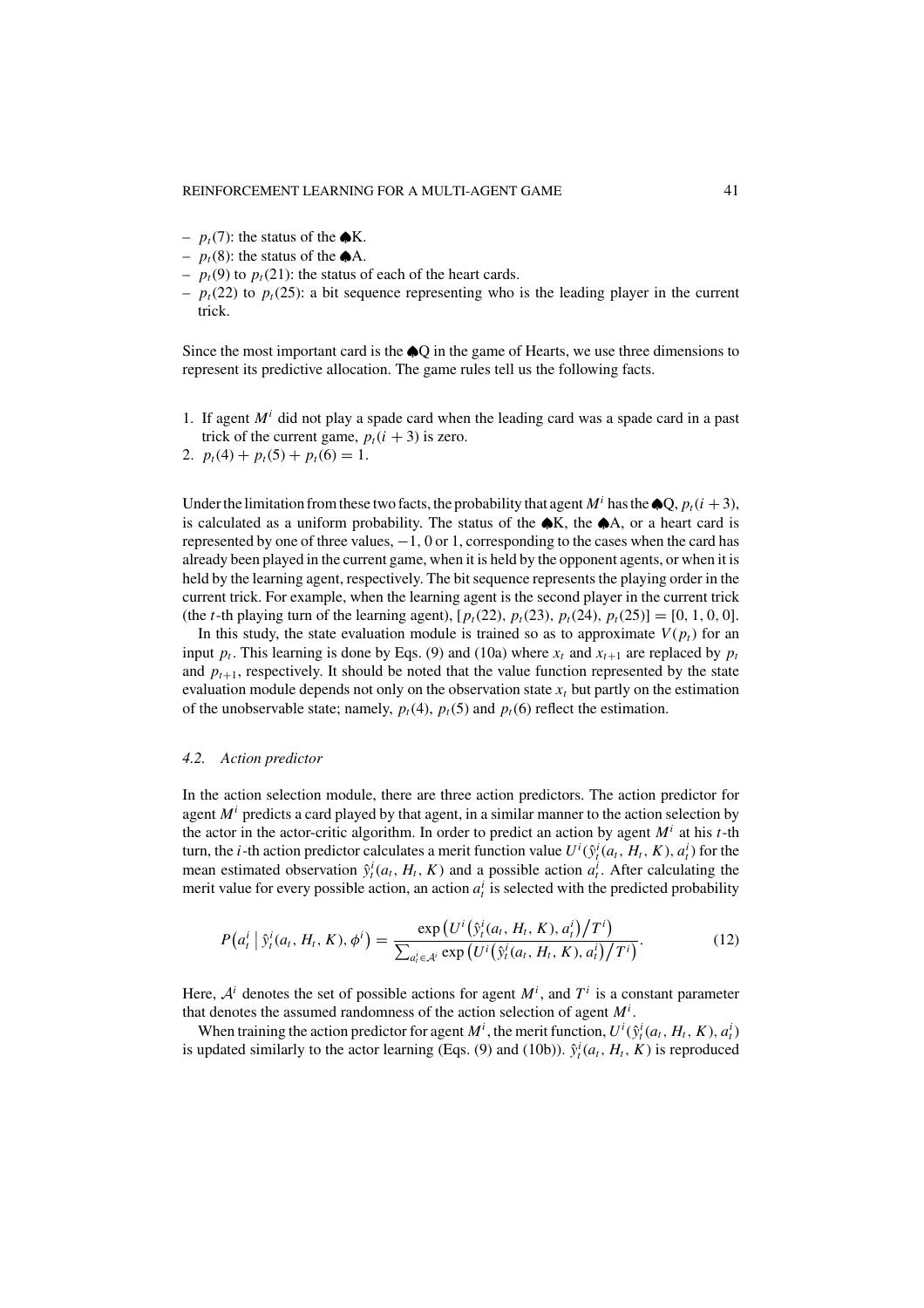by replaying a past game, and  $a_t^i$  is the action actually taken by agent  $M^i$  at his *t*-th play in the past game.

We use a function approximator for representing the merit function. In order to faithfully implement the above learning of the action predictor, however, the dimensions of the input and output of the function approximator become equal to or larger than the number of cards. This learning is difficult and often needs a large amount of computation time even with an efficient function approximator. Therefore, we use a feature extraction technique as well as in the state evaluation module.

An input to the function approximator,  $q_t^i$ , is given by the transformation from the mean estimated observation  $\hat{y}_t^i$  as follows.

- $q_t^i(1)$ : if the leading card is a club card, the expected number of club cards held by agent  $M^i$ , which are weaker than the strongest card already played in the current trick, otherwise zero.
- $-q_t^i(2)$ : if the leading card is a club card, the expected number of club cards held by agent  $M^i$ , which are stronger than the strongest card already played in the current trick, otherwise the expected number of club cards held by the agent.
- $-q_t^i(3)$ : similar to  $q_t^i(1)$ , but the suit is diamond.
- $-q_t^i(4)$ : similar to  $q_t^i(2)$ , but the suit is diamond.
- $q_t^i(5)$ : if the leading card is a spade card, the expected number of spade cards ( $\triangle 2, \ldots, \triangle 1$ ) held by agent *M<sup>i</sup>* , which are weaker than the strongest card already played in the current trick, otherwise zero.
- $q_t^i(6)$ : if the leading card is a spade card, the expected number of spade cards ( $\triangle 2, \ldots, \triangle 1$ ) held by agent *M<sup>i</sup>* , which are stronger than the strongest card already played in the current trick, otherwise the expected number of spade cards  $(\triangle 2, \ldots, \triangle J)$  held by the agent.
- $-q_t^i(7)$ : the expectation value for that agent *M<sup>i</sup>* has the  $\triangle Q$ .
- $-q_t^i(8)$ : the expectation value for that agent *M<sup>i</sup>* has the  $\bigtriangleup K$ .
- $-q_t^i(9)$ : the expectation value for that agent  $M^i$  has the  $\spadesuit A$ .
- $q_t^i(10)$  to  $q_t^i(22)$ : the expectation value for that agent  $M^i$  has each of the heart cards.
- $q_t^i(23)$  to  $q_t^i(26)$ : a bit sequence representing who is the leading player in the current trick.

Let  $C_t^i$  ( $\bullet$ Q) be 1 or 0 when agent  $M^i$  has or does not have, respectively, the  $\bullet$ Q in his hand just before his *t*-th turn, for example. The expectation value of the binomial variable  $C_t^i$  ( $\bullet$ Q) is equivalent to the probability that agent *M<sup><i>i*</sup> has the  $\bullet$ Q in his hand:

$$
\hat{C}_t^i(\mathbf{\bullet} \mathbf{Q} \mid a_t, H_t, K) = P\big(C_t^i(\mathbf{\bullet} \mathbf{Q}) = 1 \mid a_t, H_t, K\big). \tag{13}
$$

The game rules tell us the following facts.

*C*ˆ*i*

- 1. If agent  $M<sup>i</sup>$  did not play a card of the same suit as the leading card in a past trick of the current game, *M<sup>i</sup>* does not have at present any card of this suit.
- 2. The cards, except for those held by the learning agent and those that have already been played in the current game, may exist in the hand of agent *M<sup>i</sup>* .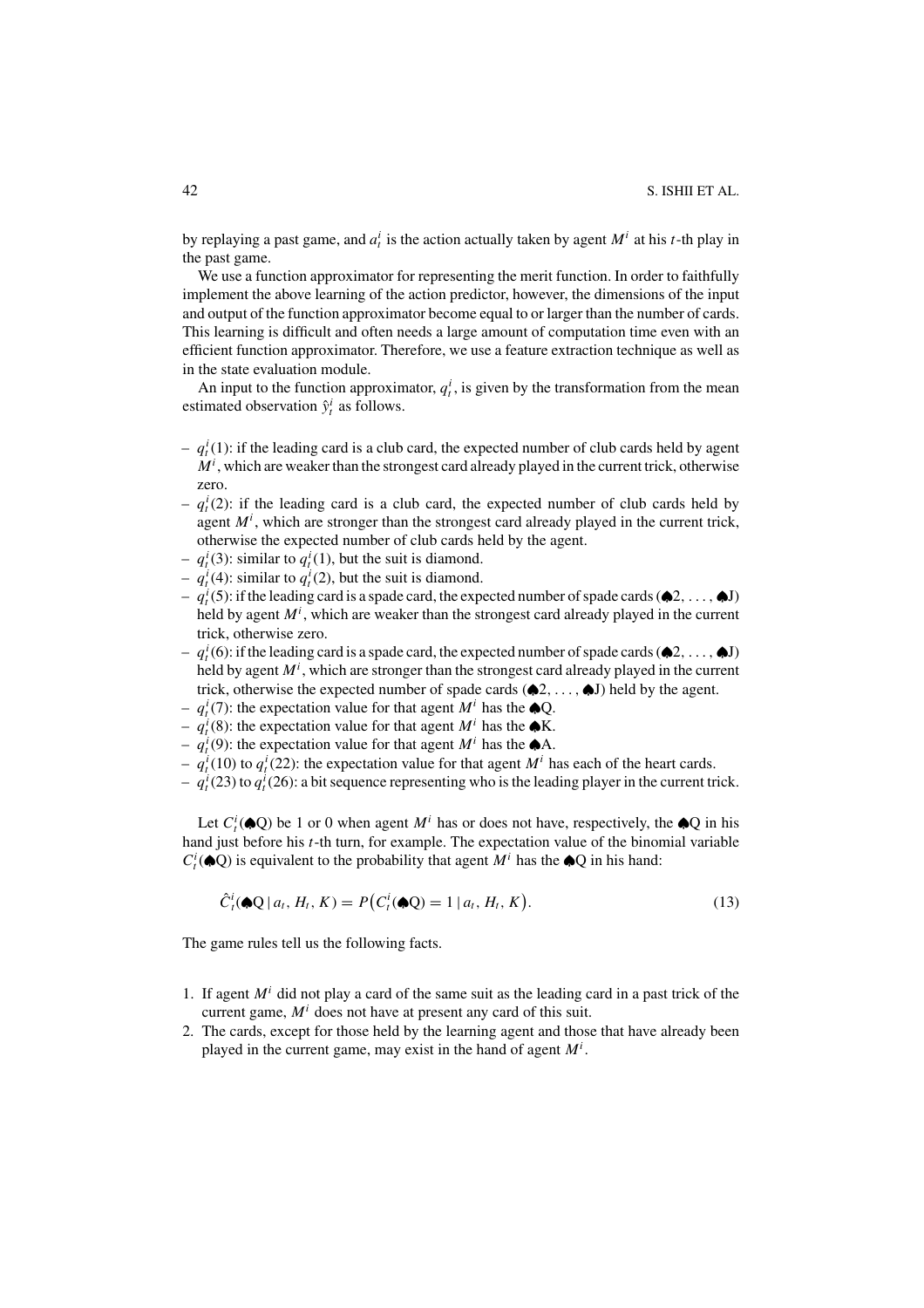Under the limitation from these two facts, the card existence probability in the hand of agent *M*<sup>*i*</sup> is assumed to be uniform. The value  $\hat{C}^i_i$  (a-card  $| a_t, H_t, K) \in [0, 1]$ , which represents the expectation value for that agent  $M<sup>i</sup>$  has 'a-card' in his hand, is then calculated with respect to the distribution. The values  $q_t^i(7), \ldots, q_t^i(22)$  correspond to  $\hat{C}_t^i(\text{A}Q | a_t, H_t, K), \ldots$ ,  $\hat{C}_t^i(\nabla A \mid a_t, H_t, K)$ , respectively. The values  $q_t^i(1), \ldots, q_t^i(6)$  are calculated by using  $\hat{C}_t^i$ ( $\clubsuit$ 2 | *a<sub>t</sub>*, *H<sub>t</sub>*, *K*), ...,  $\hat{C}_t^i$ ( $\spadesuit$ J | *a<sub>t</sub>*, *H<sub>t</sub>*, *K*). Namely,  $q_t^i$  is given by the transformation from the estimated card existence probability  $\hat{C}_i^i$ . It should be noted that  $\hat{C}_i^i$  is similar to the mean expected observation  $\hat{y}_t^i$ . An input to the function approximator is thus given by the transformation from the mean estimated observation  $\hat{y}_t^i$ .

The action predictor is trained so as to output the following 26-dimensional vector:

- 1.  $r_t^i(1)$ : if the leading card is a club card, the merit value for that agent  $M^i$  plays a weaker club card than the strongest card already played in the current trick.
- 2.  $r_t^i(2)$ : if the leading card is a club card, the merit value for that agent  $M^i$  plays a club card that is stronger than the strongest card already played in the current trick, and the weakest in the hand of *M<sup>i</sup>* .
- 3.  $r_t^i(3)$ : if the leading card is a club card, the merit value for that agent  $M^i$  plays a club card that is stronger than the strongest card already played in the current trick, and neither the weakest nor the strongest in the hand of *M<sup>i</sup>* .
- 4.  $r_t^i(4)$ : if the leading card is a club card, the merit value for that agent  $M^i$  plays a club card that is stronger than the strongest card already played in the current trick, and the strongest in the hand of *M<sup>i</sup>* .
- 5.  $r_t^i(5)$ : similar to  $r_t^i(1)$ , but the suit is diamond.
- 6.  $r_t^i(6)$ : similar to  $r_t^i(2)$ , but the suit is diamond.
- 7.  $r_t^i(7)$ : similar to  $r_t^i(3)$ , but the suit is diamond.
- 8.  $r_t^i(8)$ : similar to  $r_t^i(4)$ , but the suit is diamond.
- 9.  $r_t^i$ (9): if the leading card is a spade card, the merit value for that agent  $M^i$  plays a weaker spade card among  $\spadesuit 2, \ldots, \spadesuit J$  than the strongest card already played in the current trick.
- 10.  $r_t^i(10)$ : if the leading card is a spade card, the merit value for that agent  $M^i$  plays a stronger spade card among  $\triangle 2, \ldots, \triangle J$  than the strongest card already played in the current trick.
- 11.  $r_t^i(11)$ : the merit value for that agent  $M^i$  plays the  $\spadesuit Q$ .
- 12.  $r_t^i(12)$ : the merit value for that agent  $M^i$  plays the  $\bigtriangleup K$ .
- 13.  $r_t^i(13)$ : the merit value for that agent  $M^i$  plays the  $\spadesuit A$ .
- 14.  $r_t^i(14)$  to  $r_t^i(26)$ : the merit value for that agent  $M^i$  plays each of the heart cards.

The input and output of the function approximator for the *i*-th action predictor are  $q_t^i$ and  $r_t^i$ , respectively. From the 26-dimensional output  $r_t^i$ , the merit value of every possible card, i.e.,  $U^i(q_t^i, a_t^i)$  for every possible action  $a_t^i$ , is calculated. The 26-dimensional output  $r_t^i$  focuses on which player becomes the winner of the *t*-th trick. Since the specific cards that will be played in that trick is necessary for evaluating  $V(p_{t+1})$  by the state evaluation module, however, we transform  $r_t^i$  into  $U^i(q_t^i, a_t^i)$  and evaluate every possible combination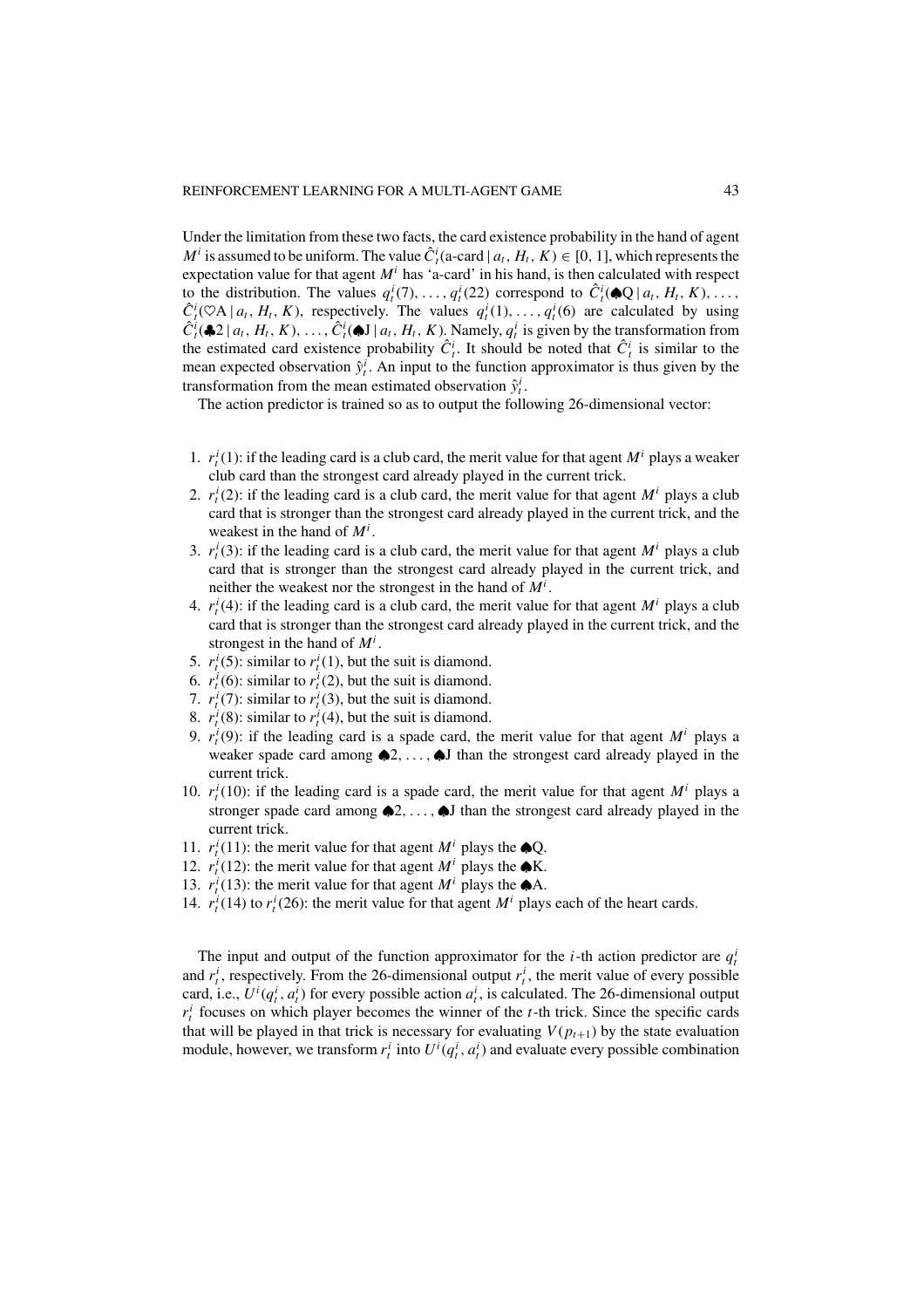of cards that will be played in the *i*-th trick. If there are more than one possible cards to be played in this transformation, the merit values for those cards are set at the same value, e.g.,  $U^i(q_i^i, \clubsuit 8) = U^i(q_i^i, \clubsuit 9) = r_i^i(3)$  might be such a case. As a consequence, both of the input dimension and the output dimension of the function approximator are 26. This dimension number is much smaller than that in our previous study (Matsuno et al., 2001). It is expected that this dimension reduction accelerates the learning of the action predictor and hence accelerates the strategy acquisition of the learning agent.

Here, the prediction by the action predictor is summarized. The action predictor for agent  $M^i$  calculates the estimated card existence probability  $\hat{C}^i_t$ , and then the input to the function approximator,  $q_t^i$ , is calculated from  $\hat{C}_t^i$ . In the actual implementation, we directly calculate  $q_t^i$  without calculating  $\hat{C}_t^i$ . This calculation corresponds to the process expressed by Eq. (4). Then, the function approximator of the action predictor outputs the reduced merit function  $r_t^i$  for the input  $q_t^i$ . After that,  $r_t^i$  is transformed into the merit function  $U^i(q_t^i, a_t^i)$ , and then a possible action is selected by Eq. (12), in which  $U^i(\hat{y}_t^i, a_t^i)$  is replaced by  $U^i(q_t^i, a_t^i)$ .

#### *4.3. Action selector*

The action selector determines an action based on the Boltzmann selection rule (8). In order to obtain the expected TD error (6), it is necessary to estimate the transition probability  $P(x_{t+1} | a_t, \Phi, H_t, K)$ , as specified in Eq. (5). In order to calculate Eq. (5), it is necessary to estimate  $\hat{y}_t^i(a_t, H_t, K)$ , as shown in Eq. (4) and then to calculate  $P(a_t^i | \hat{y}_t^i(a_t, H_t, K), \phi^i)$ . The estimation of  $\hat{y}_t^i(a_t, H_t, K)$  is replaced by the estimation of  $q_t^i(a_t, H_t, K)$ , and the calculation of  $P(a_t^i | \hat{y}_t^i(a_t, H_t, K), \phi^i)$  is approximately done by Eq. (12). By producing every possible combination of actions,  $(a_t^1, a_t^2, a_t^3)$ , Eq. (5) is calculated, and then the expected TD error is obtained using the probability (5) for every possible new observation state  $x_{t+1}$ .

Especially when there are a lot of cards that can be played in the *t*-th trick, however, the complete retrieval for every possible combination of cards played in the trick and for every possible new observation state is difficult. This difficulty partly corresponds to the difficulty of the calculation of the summation  $\sum_{(a_i^1, a_i^2, a_i^3) \in A_i^-}$  in Eq. (3). In order to overcome this difficulty, we use the following pruning technique. For each possible action for agent  $M^i$  at his *t*-th play,  $a_t^i$ , the action predictor calculates a merit value  $U^i(q_t^i, a_t^i)$  for a pair of the reduced mean estimated observation  $q_t^i(a_t, H_t, K)$  and action  $a_t^i$ . After that, by calculating the mean and the standard deviation (s.d.) of the merit values over the possible actions, a probability for selecting an action whose merit value is smaller than (mean)  $-$  (s.d.) is determined as 0. Namely, a state transition due to an action whose merit value is fairly small is dropped in the further evaluation; this introduces pruning within the game tree, in order to obtain efficiently the summation in Eqs. (5) and (7).

For the remaining actions, the action probability is determined as

$$
P\left(a_t^i \left| q_t^i(a_t, H_t, K), \phi^i \right. \right) \approx \frac{\exp\left(U^i \left( q_t^i(a_t, H_t, K), a_t^i \right) / T^i \right)}{\sum_{a_t^i \in \mathcal{A}^i} \exp\left(U^i \left( q_t^i(a_t, H_t, K), a_t^i \right) / T^i \right)}
$$
(14)

instead of Eq. (12), where  $A^{i-}$  denotes the set of actions that are not dropped.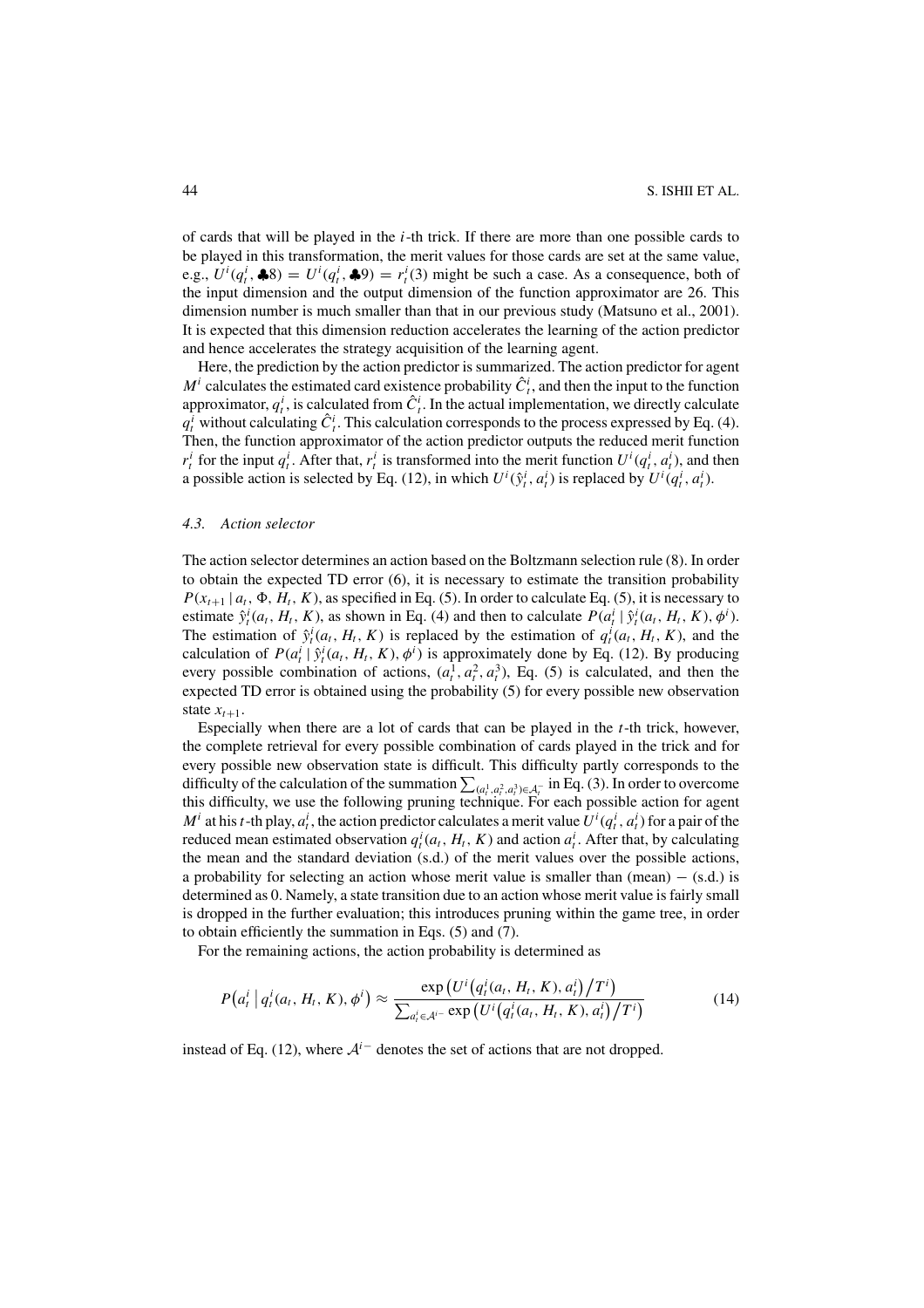#### *4.4. Function approximator*

If the learning uses function approximators, the merit functions and the value function for an unknown state can be estimated owing to the generalization ability of the function approximators. Since the state space of a realistic problem like that of the game Hearts is huge and it is difficult for the learning system to experience every possible state, the generalization ability of function approximators is very important.

In this study, we use normalized Gaussian networks (NGnet) (Moody & Darken, 1989) as function approximators. NGnet is defined as

$$
O = \sum_{k=1}^{m} \frac{G_k(I)}{\sum_{l=1}^{m} G_l(I)} (W_k I + b_k)
$$
\n(15a)

$$
G_k(I) = (2\pi)^{-N/2} |\Sigma_k|^{-1/2} \exp\left[-\frac{1}{2}(I - \mu_k)' \Sigma_k^{-1} (I - \mu_k)\right],
$$
 (15b)

where *I* denotes an *N*-dimensional input vector and *O* denotes an  $N_a$ -dimensional output vector, *m* denotes the number of units,  $\Sigma_k$  is an  $N \times N$  covariance matrix,  $\mu_k$  is an Ndimensional center vector,  $W_k$  is an  $N_a \times N$  weight matrix, and  $b_k$  is an  $N_a$ -dimensional bias vector, for the *k*-th unit. Prime ( ) denotes a transpose.

The NGnet can be defined as a probabilistic model, and its maximum likelihood inference is done by an on-line expectation-maximization (EM) algorithm (Sato & Ishii, 2000). The on-line EM algorithm is based on a stochastic gradient method, and is faster than gradient methods. Therefore, the learning of the action predictors is so fast that our RL method can be applicable to a situation where the strategies of the opponent agents change with time. Although the approximation accuracy is dependent on the number of units, *m* in Eq. (15), its automatic determination method based on the probabilistic interpretation is implemented in the on-line EM algorithm (Sato & Ishii, 2000).

#### **5. Computer simulations**

During a single game, each action of the learning agent is determined by the action control module that includes the three action predictors. Concurrently with this action control, the state evaluation module is trained according to the TD-learning (Eqs. (9) and (10a)) for the transformed observation  $p_t$ . After a single game ends, the three action predictors are trained by using a reproduced mean estimated observation  $\hat{y}^i_t$  and the action actually taken at that time, by replaying the previous single game. This procedure is called a single training game, and the learning proceeds by repeating training games. Since we use an efficient on-line algorithm for training the function approximators, it is expected that our RL method adapts gradually to the strategies of the opponent agents, not only when they are stationary but also when they change within a slower time-scale than the adaptation by the on-line learning.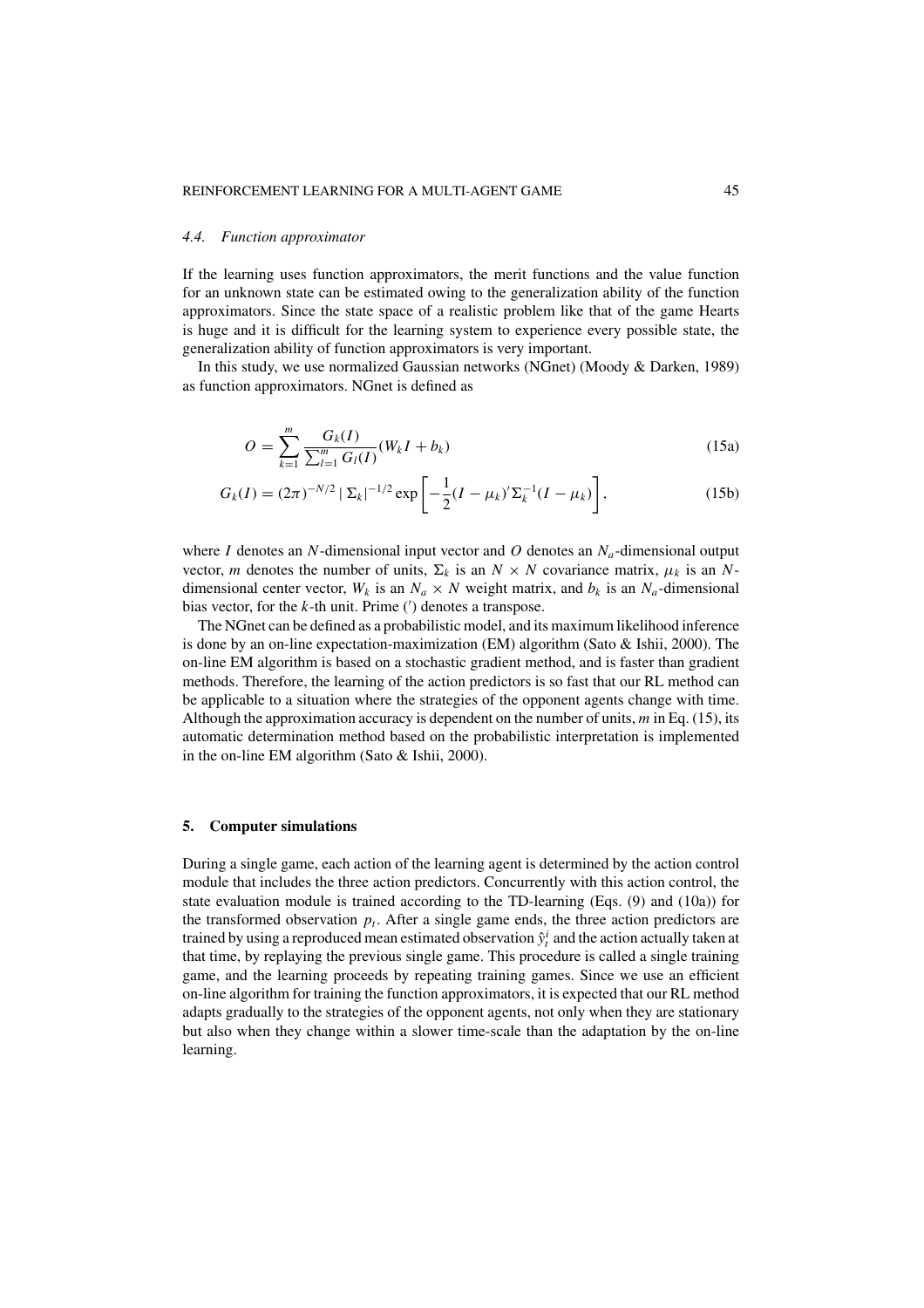#### *5.1. Single agent learning in a stationary environment*

We carried out computer simulation experiments using one learning agent based on our RL method and three rule-based opponent agents.

The rule-based agent has more than 50 rules so that it is an "experienced" level player of the game Hearts. The penalty ratio was 0.41 when an agent who only took out permitted cards at random from its hand challenged the three rule-based agents. The penalty ratio is the ratio of penalty points acquired by the learning agent to the total penalty points of the four agents. That is, a random agent acquired about 2.1-fold penalty points of rule-based agents on average.

Figure 3 shows the learning curve of an agent trained by our RL method when it challenged the three rule-based agents. This learning curve is an average over twenty learning runs, each of which consisted of 120,000 training games. After about 80,000 games playing with the three rule-based agents, our RL agent came to acquire a smaller penalty ratio than the rule-based agents. Namely, the RL agent got stronger than the rule-based agents, which is statistically significant as the top panel in figure 3 shows. By observing the results of the twenty learning runs (detailed data not shown), we have found that the automatic strategy acquisition can be achieved in a stable fashion by our RL method.

In our previous study, an agent trained by our model-based RL method could not beat the rule-based agents after 5,000 learning games (Matsuno et al., 2001). The present RL method is similar to our previous preliminary model-based RL method in principle, but includes newly devised feature extraction techniques used in the state evaluation module and the three action predictors. Due to the dimension reduction by the feature extraction techniques, the learning process has been accelerated much and then 120,000 training games could be executed to train the learning agent.

#### *5.2. Learning of multiple agents in a multi-agent environment*

So far, our RL method has been based on the POMDP approximation, namely, it is assumed that there is only one learning agent in the environment. In this section, we try to apply our RL method directly to multi-agent environments, in which there are multiple learning and hence dynamic agents.

Figure 4 shows the result when one learning agent trained by our RL method, one learning agent based on the actor-critic algorithm, and two rule-based agents played against each other. In order to clarify the advantage of our model-based RL method, regardless of the feature extraction techniques we use, this actor-critic agent also incorporates feature extraction techniques for its actor and critic, which are similar to those used in our RL method. Due to the feature extraction techniques, this new actor-critic agent learns much faster than an actor-critic agent without the feature extraction (Matsuno et al., 2001; data not shown). Although the average penalty ratio of our RL agent became smaller than those of the rule-based agents after about 50,000 training games, the learning agent trained by the actor-critic algorithm was not improved much. This result implies that our model-based approach within the POMDP formulation is more efficient than a model-free approach, i.e., the actor-critic algorithm.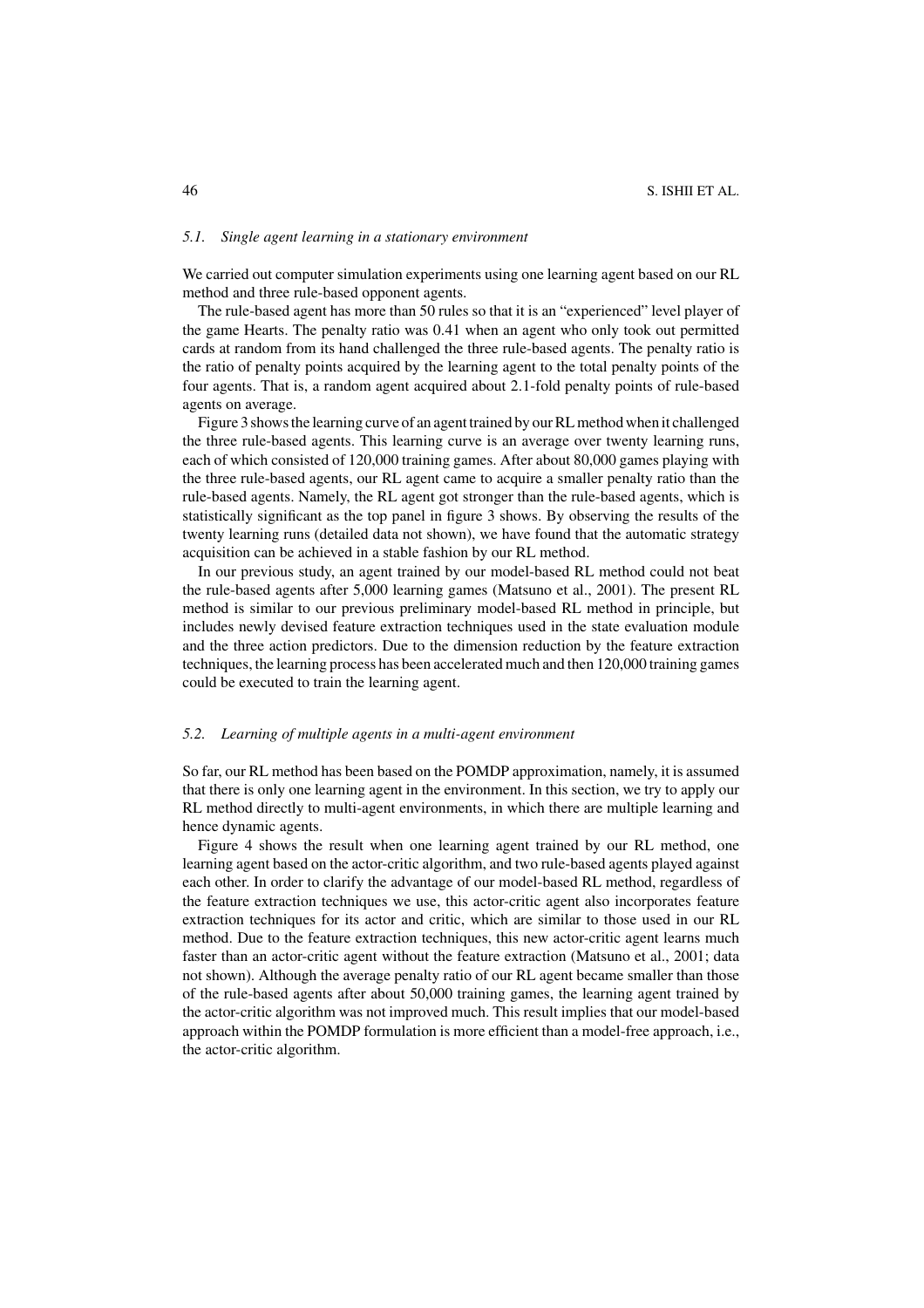

*Figure 3*. A computer simulation result using one learning agent trained by our RL method and three rule-based agents. *Bottom panel*: Abscissa denotes the number of training games, and ordinate denotes the penalty ratio acquired by each agent, which is smoothed by using 2,000 games just before that number of training games. We executed twenty learning runs, each consisting of 120,000 training games, and each line in the figure represents the average over the twenty runs. If the four agents have equal strength, the penalty ratio becomes 1/4, which is denoted by the horizontal line in the figure. *Top panel*: *P*-values of the statistical *t* test. The null hypothesis is "the RL agent is equal in strength to the rule-based agents", and the alternative hypothesis is "the RL agent is stronger than the rule-based agents". The statistical test was done independently at each point on the abscissa. The horizontal line denotes the significance level of 1%. Because we have twenty samples, the *t* test was applied here. The non-parametric Wilcoxon's rank-sum test also showed a similar result (not shown). After about 70,000 training games, the RL agent significantly ( $p < 0.01$ ) became stronger than the rule-based agents.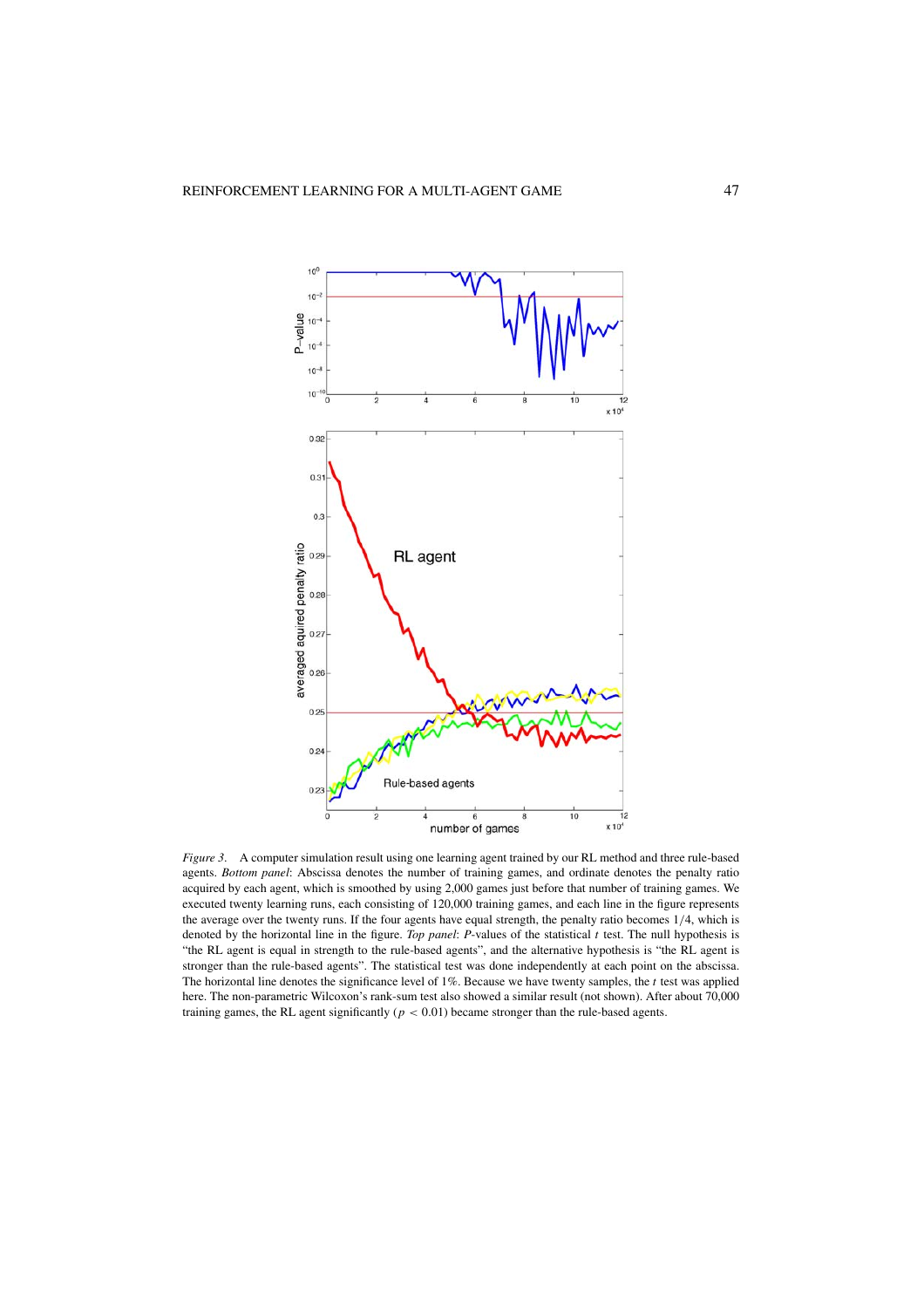

*Figure 4.* A computer simulation result when one learning agent trained by our RL method, one learning agent based on the actor-critic algorithm, and two rule-based agents played against each other. *Bottom panel*: Abscissa denotes the number of training games, and ordinate denotes the penalty ratio acquired by each agent, which is smoothed by using 2,000 games just before that number of training games. *Top panel*: *P*-values of the statistical *t* test. The null and alternative hypotheses are the same as those in figure 3. After about 60,000 training games, the RL agent significantly ( $p < 0.01$ ) became stronger than the rule-based agents. The actor-critic agent was significantly ( $p < 0.01$ ) weaker than the rule-based agents throughout the training games (figure now shown).

Figure 5 shows the result when two learning agents trained by our RL method and two rule-based agents played with each other. In this simulation, the sitting positions of the four agents were fixed throughout the training run. After about 50,000 training games, both of the two learning agents became stronger than the rule-based agents; this is statistically significant as the top panel in figure 5 shows.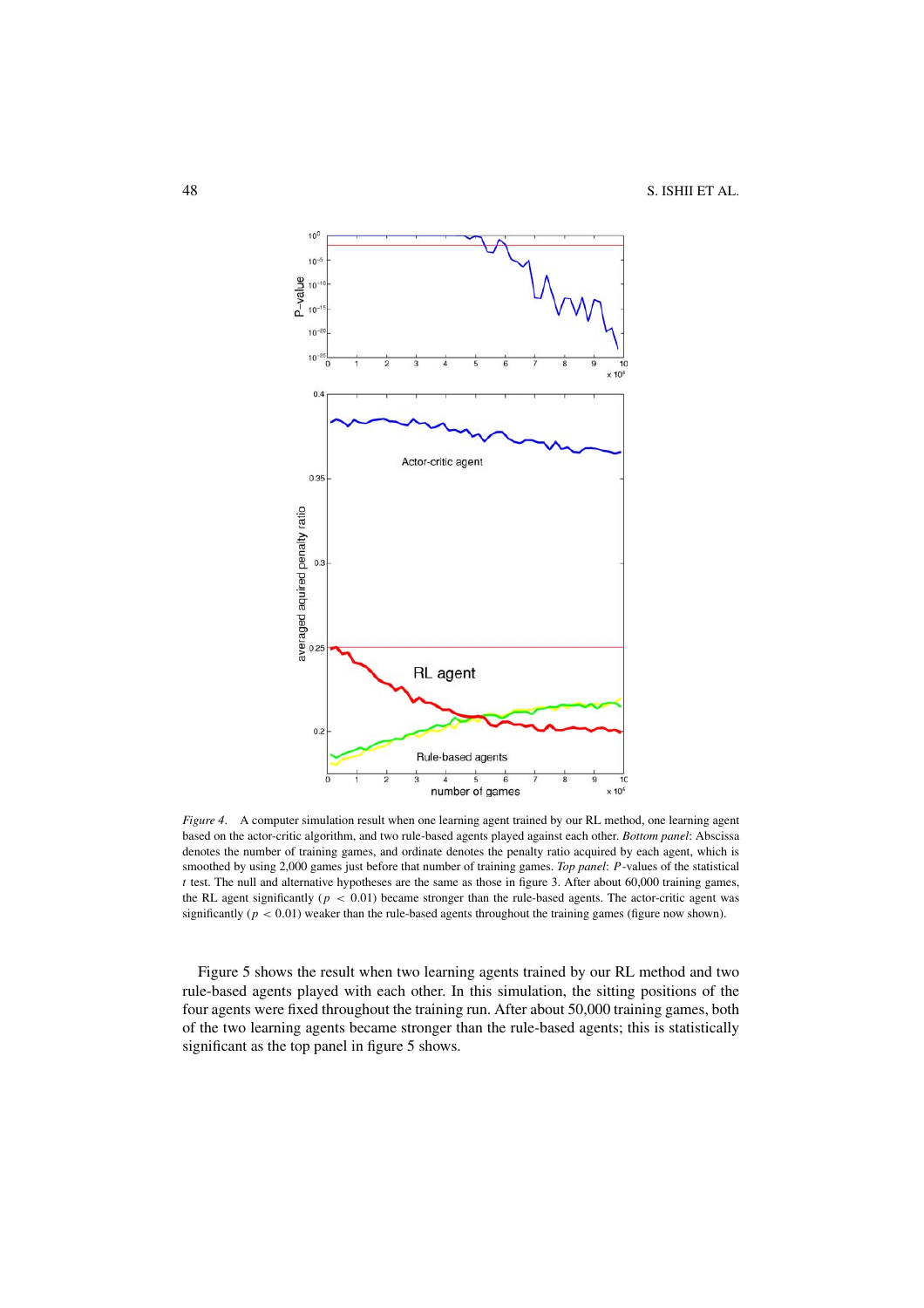

*Figure 5*. A computer simulation result when two learning agents trained by our RL method and two rule-based agents played against each other. The meanings of the axes are the same as those in figure 4. After about 50,000 training games, the two RL agents significantly  $(p < 0.01)$  became stronger than the two rule-based agents. In this simulation, the sitting positions of the four agents were fixed throughout the training run. This is the reason why the RL agent A got stronger than the RL agent B.

These two simulation results, figures 4 and 5, show that our RL method can be applied to the concurrent learning of multiple agents in a multi-agent environment. This applicability is partly attributed to the fast learning by efficient function approximators. In our RL method, we individually prepare an action predictor that approximates the policy of each opponent agent. We consider this implementation is suitable for application to multi-agent environments. Each action evaluator is able to deal with the characteristics of the corresponding opponent agent independently of the other opponent agent. In addition, if the strategy of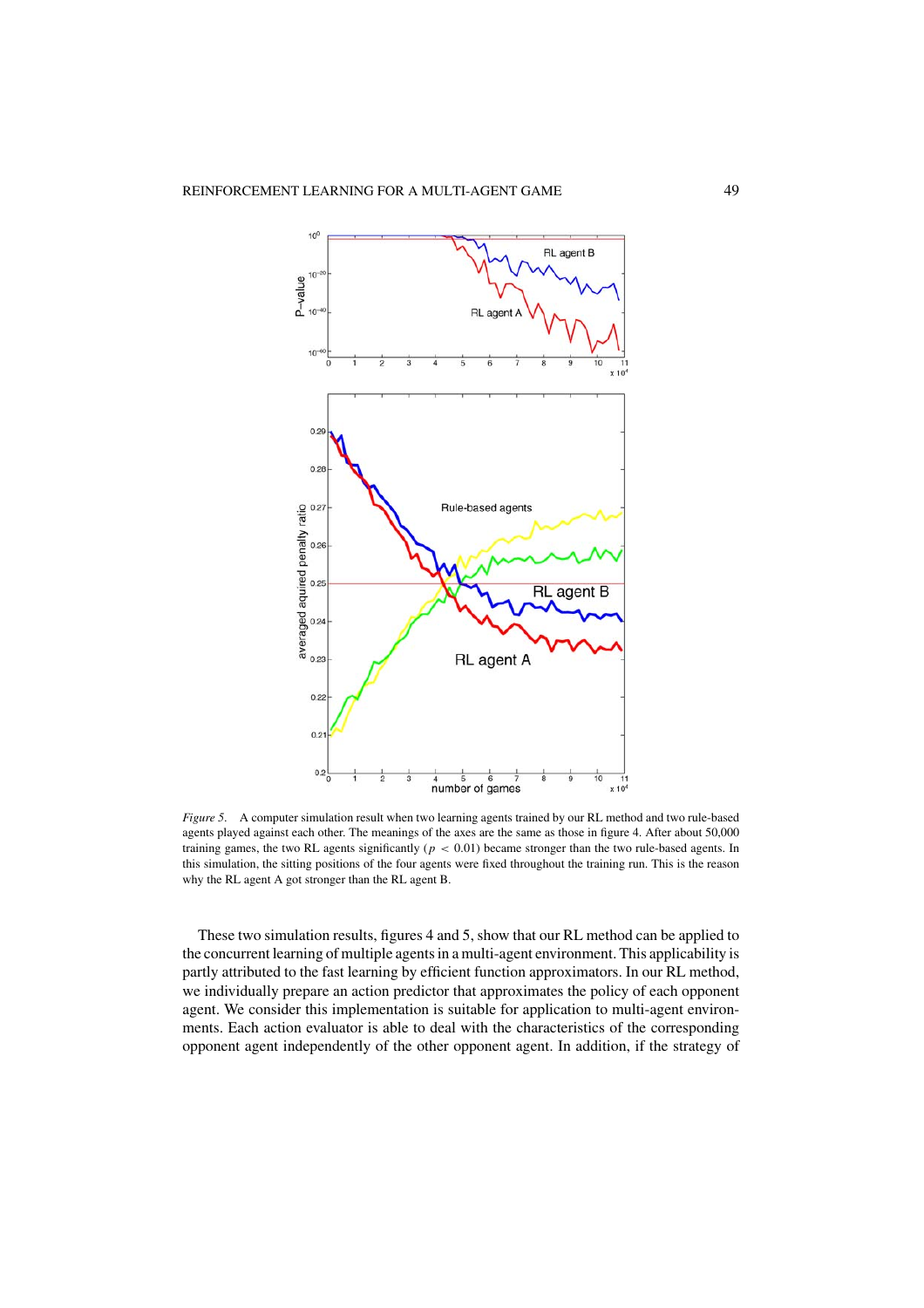one agent changes, it is enough for a single function approximator to adapt to the change independently. It is then expected that the RL process is stable even in a concurrent learning setting in a multi-agent environment.

Although the learning agents trained by our RL method got stronger than the rule-based agents, one may think that the RL agents adapted themselves such to pick fault of the rulebased agents. To examine the general strength of the learning agents, they were evaluated by playing against a human expert player (the designer of the rule-based agent). Figure 6 shows the result; this figure shows that the learning agents successfully acquired general strategy to become as strong as the human expert player.

## **6. Discussion**

The automatic player for the card game "Bridge", called "GIB" (Ginsberg, 2001), resolves the partial observability using a sampling technique. In the GIB, the distribution of the unobservable cards is assumed to be random, and a possible allocation is sampled from the distribution. Using a large number of such samples and their evaluation, the expected evaluation over the samples are calculated, and then the optimal action is selected so as to maximize the expected evaluation. Therefore, a lot of samples are necessary for the determination of a single action.

In our RL method, on the other hand, the strategies of opponent agents are obtained by function approximators, which are trained by using a reproduced mean expected observation state and the action actually taken in the past. Therefore, the learning of the environmental dynamics is done by experiencing a lot of games. That is, the sampling used for the model estimation is equivalent to actual game playing. In the proposed method, it is necessary for the expected TD error to be able to calculate the expectations of the reward and the value with respect to the next observation state, as can be seen in Eq. (7). One of the advantages of our method is that sampling is not necessary for these expectations, i.e., the resolution of the partial observability; instead, we use function approximators to calculate them. The benefit derived is a reduction of the computational time.

However, we used several important approximations, one of which is that the policy of the opponent agents can be described by the mean expected observation state (Eq. (5)), and the mean observation state is also estimated from the observation of the learning agent (Eq. (4)). This approximation may introduce a bias (inaccuracy) to the estimation of the expected TD error. Since we deal with a realistic POMDP-RL problem comprised of a huge number of possible states, however, a reduction of the computation time is crucial. The computer simulation results showed that our RL method is applicable to such a realistic problem and also to a more difficult problem within a multi-agent system.

Although RL methods have been successfully applied to perfect information games, e.g., to the game Backgammon (Tesauro, 1994), there have been few applications to imperfect information games. One reason is the state transition in an imperfect information game does not have a Markov property, while the conventional RL methods devised for MDPs is not suitable for such non-Markov problems.

This article aimed at presenting an RL method applicable to realistic multi-agent problems, and we have successfully created an experienced-level player of the game Hearts.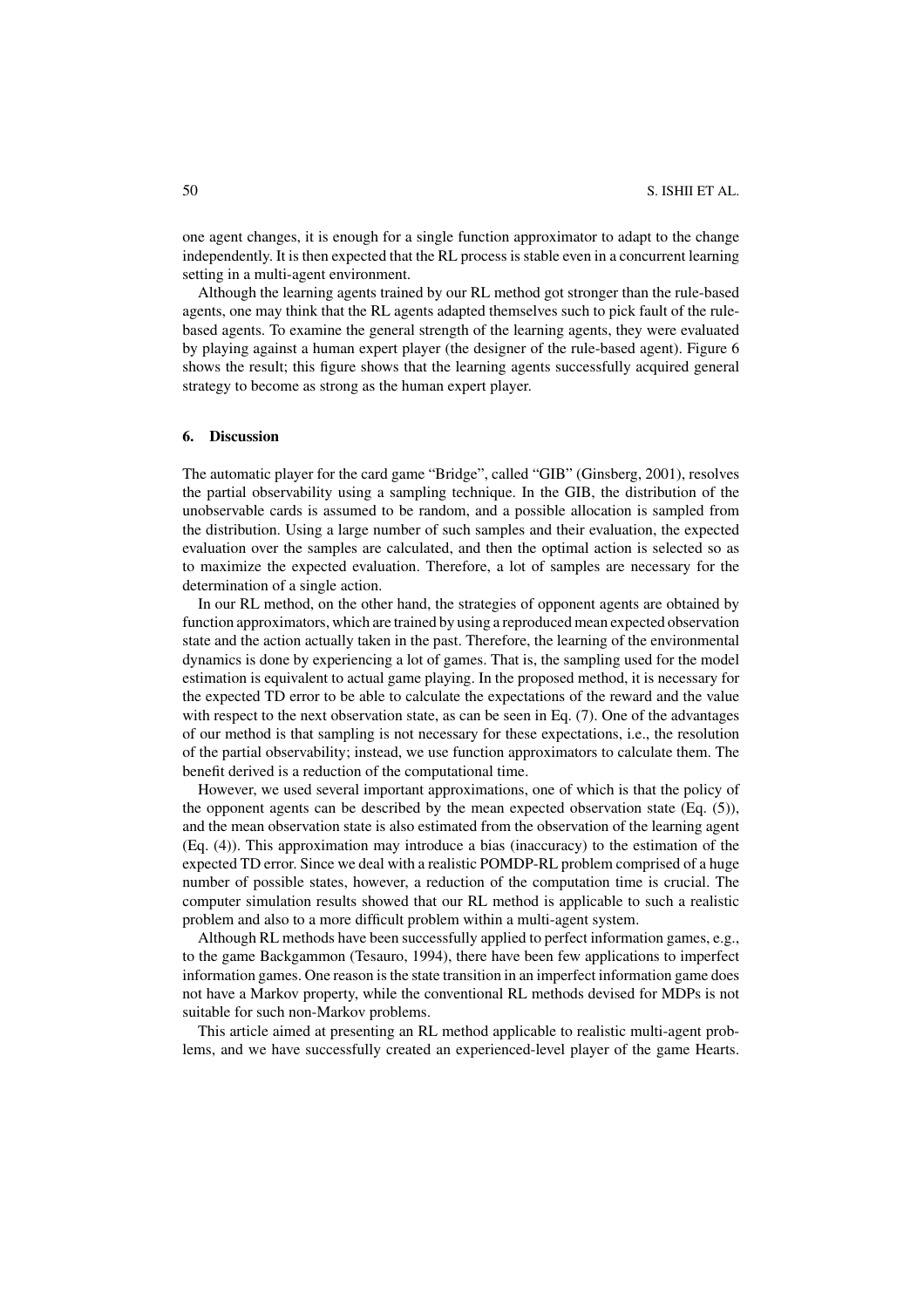

*Figure 6*. In the same training condition as that in figure 5, the two RL agents (the RL agents A and B in Figure 5) were evaluated by playing 100 test games against a rule-based agent and a human expert player. After 10,000, 30,000, 50,000, 70,000 and 90,000 training games, 100 test games were done. We repeated the training and evaluation run above twice. *Bottom panel*: the meanings of the axes are the same as those in figure 4. Each point denotes the average of 200 (2  $\times$  100) test games. *Top panel*: *P*-values of the statistical *t* test. The null hypothese is "the human expert is equal in strength to the RL agent A or B", and the alternative hypothesis is "the human expert is stronger than the RL agent A or B". The horizontal line denotes the significance level of 1%. After 50,000 training games, the human expert was not significantly stronger than the RL agent A or B, with the significance level of 1%.

There have been a lot of multi-agent RL studies applied to simplified problems (Littman, 1994; Hu & Wellman, 1998; Nagayuki, Ishii, & Doya, 2000; Salustowicz, Wiering, & Schmidhuber, 1998; Sandholm & Crites, 1995; Sen, Sekaran, & Hale, 1994; Tan, 1993). One of the existing realistic multi-agent RL studies is an application to an elevator dispatch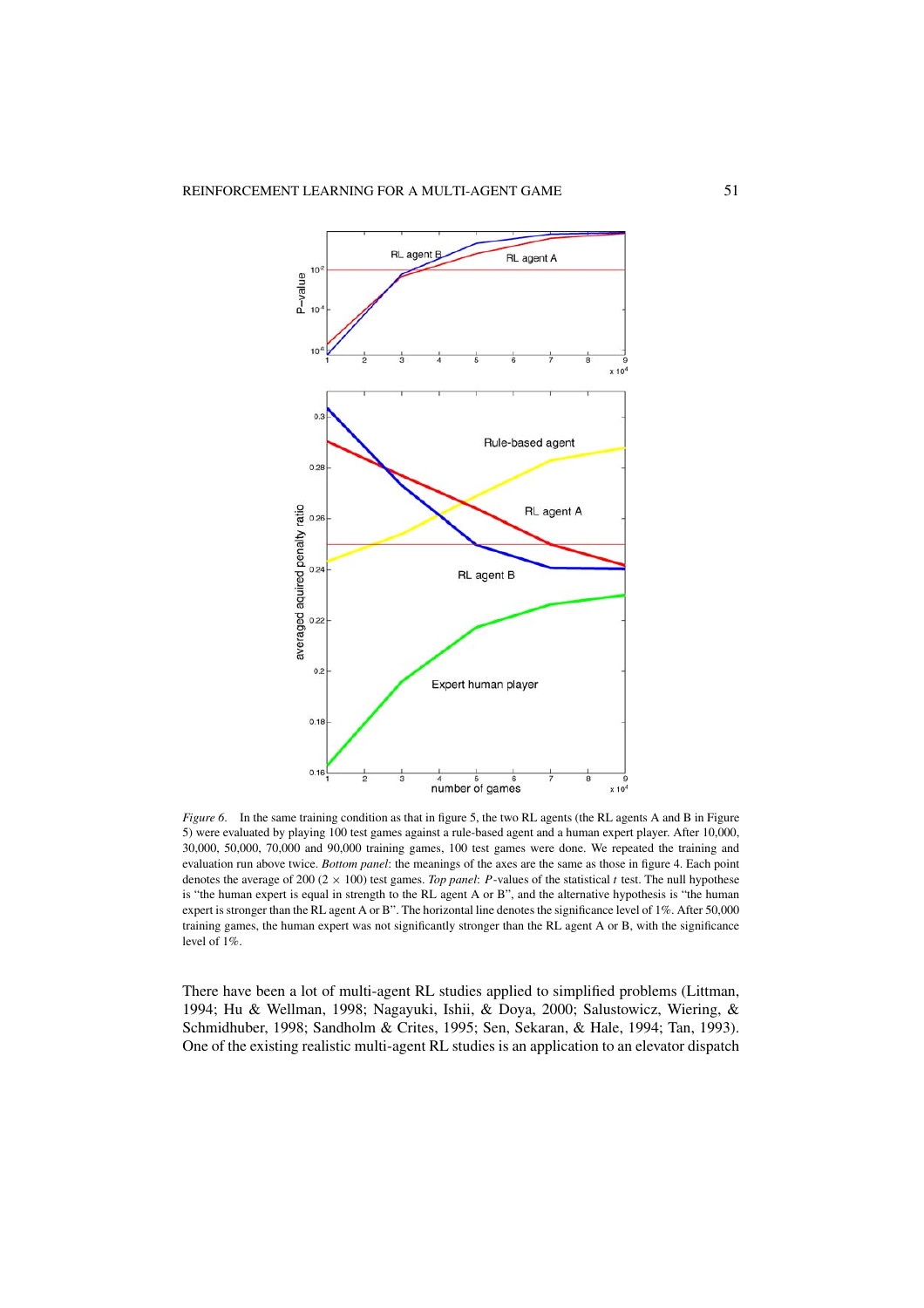problem (Crites, 1996; Crites & Barto, 1996), while it was suggested that the performance was not good when there was unobservable information.

In this study, we have presented a model-based RL method in order to deal with largescale POMDPs. When we assume that there is only one learning agent in a multi-agent environment, an optimal control problem in such an environment is formulated as a POMDP. In order to overcome the information incompleteness that inevitably occurs in a multi-agent problem, we used an estimation of the unobservable state variables and the policy prediction of the other agents. The experimental results showed that our RL method can be applied to a realistic multi-agent problem, in which there are more than one learning agent in the environment.

One of the features of our RL method is that we prepare an individual action predictor for each of the other agents. If the strategy of the other agents are similar to each other, one action predictor will be enough and its learning will be much faster than our method. Although our RL method assumes a single-agent POMDP in principle, however, our motivation is in the learning scheme in multi-agent environments. It is considered that the learning of each agent's characteristics, e.g., idiosyncrasies, is important in a multi-agent environment.

Our RL method is significantly dependent on the opponent agents. In our simulation experiments, we prepared rule-based agents that were fairly strong. Whether or not our RL method is also effective in a self-play problem, in which there are only learning agents that are initially very weak, is an important future issue.

#### **7. Conclusion**

This article presented an RL method applicable to an *n*-players ( $n > 2$ ) non-cooperative, finite-state, incomplete-information game "Hearts". The presented method is based on the formulation of a POMDP, and the information incompleteness is resolved based on the distribution estimation of the unobservable cards and the strategy prediction of the other agents. Although the rigorous solution of a POMDP and the learning of the environmental model need heavy computation, the approximations introduced in the proposed method were shown to successfully reduce the computation time so that the RL can be executed as a computer simulation. As a consequence, a learning agent trained by our method became an experienced-level player of the game Hearts. The proposed RL method is a single-agent learning that assumes the strategies of opponent agents are fixed. However, experimental results showed that the method is potential to deal with a multi-agent system in which there were two learning agents. As a future work, we will extend our RL method so as to make it applicable to other multi-agent coordination/competition problems.

#### **Acknowledgment**

The authors wish to thank the editor and the reviewers for their valuable comments in improving the quality of this paper. This study was partly supported by Grant-in-Aid for Scientific Research (B) (No. 16014214) from Japan Society for the Promotion of Science.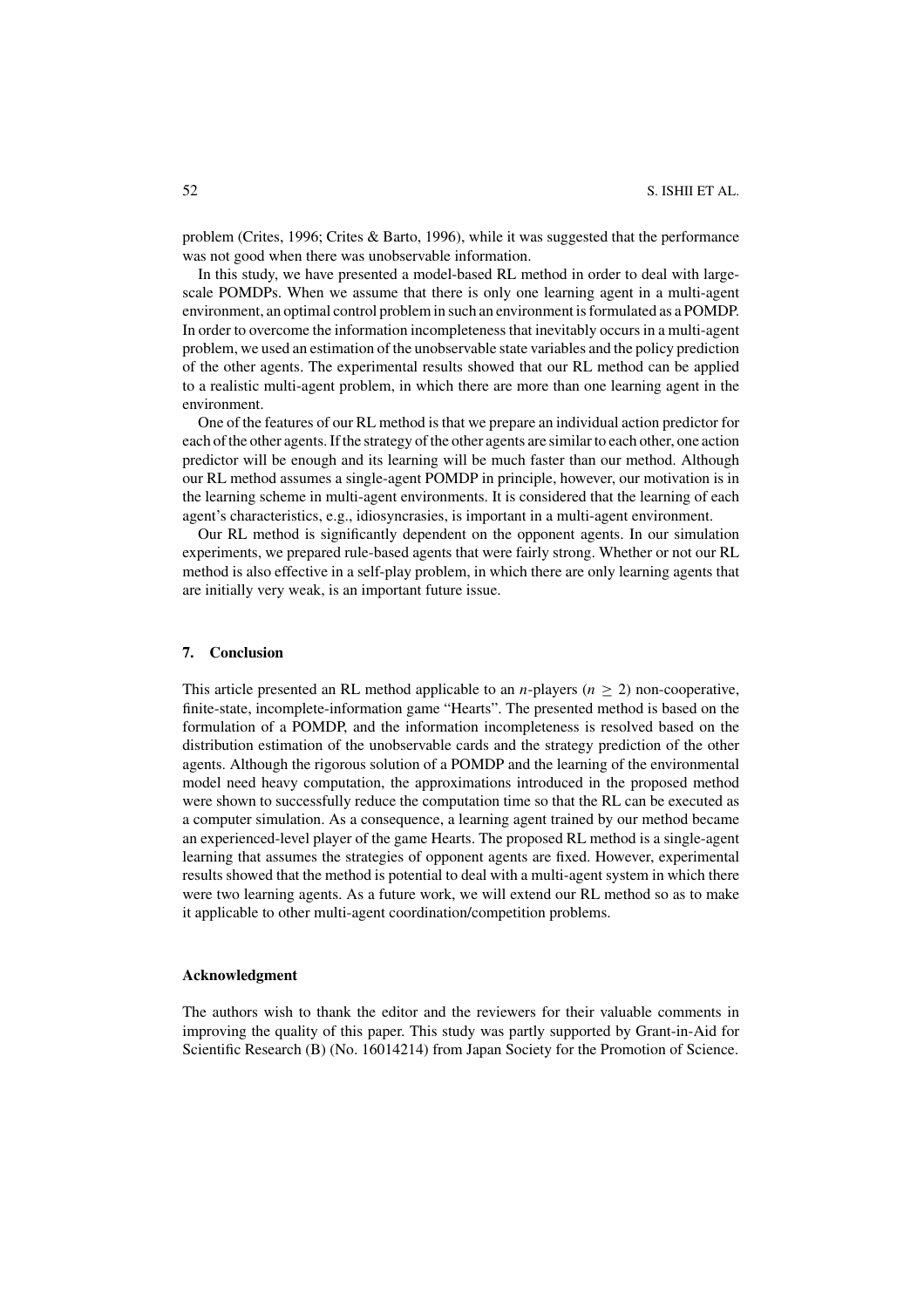#### **Note**

1. A standard game setting of Hearts has some other rules. For example, each player selects two or three cards from his hand to pass to another player before the first trick. If such rules are added, the learning agent is required to acquire complicated strategies in order to cope with them. In this study, we simplify the game setting and make the learning easier. However, still the learning is not easy, because the state space of the game of Hearts is huge.

#### **References**

- Barto, A. G., Sutton, R. S., & Anderson, C. W. (1983). Neuronlike adaptive elements that can solve difficult learning control problems. *IEEE Trans. Syst., Man. & Cybern., 13*, 834–846.
- Blair, J. R. S., Mutchler, D., & Lent, M. (1995). Perfect recall and pruning in games with imperfect information. *Computational Intelligence, 12*, 131–154.
- Crites, R. H. (1996). Large-scale dynamic optimization using teams of reinforcement learning agents. Ph.D. thesis, University of Massachusetts, Amherst.
- Crites, R. H., & Barto, A. G. (1996). Elevator group control using multiple reinforcement learning agents. *Machine Learning, 33*, 235–262.
- Ginsberg, M. (2001). Gib: Imperfect information in a computationally challenging fame. *Journal of Artificial Intelligence Research, 14*, 303–358.
- Hu, J., & Wellman, M. P. (1998). Multiagent reinforcement learning: Theoretical framework and an algorithm. In *Proceedings of the Fifteenth International Conference on Machine Learning* (pp. 242–250).
- Ishii, S., Yoshida, W., & Yoshimoto, J. (2002). Control of exploitation-exploration meta-parameter in reinforcement learning. *Neural Networks, 15*, 665–687.
- Kaelbling, L. P., Littman, M. L., & Cassandra, A. (1998). Planning and acting in partially observable stochastic domains. *Artificial Intelligence, 101*, 99–134.
- Lin, L.-J., & Mitchell, T. (1992). Memory approaches to reinforcement learning in non-markovian domains. Tech. rep., CMU-CS-92-138.
- Littman, M. L. (1994). Markov games as a framework for multi-agent reinforcement learning. In *Proceedings of the 11th International Conference on Machine Learning* (pp. 157–163).
- Matsuno, Y., Yamazaki, T., Matsuda, J., & Ishii, S. (2001). A multi-agent reinforcement learning method for a partially-observable competitive game. In *Proceedings of the Fifth International Conference on Autonomous Agents* (pp. 39–40).
- McCallum, A. (1995). Reinforcement learning with selective perception and hidden state. Ph.D. thesis, Univercity of Rochester.
- Moody, J., & Darken, C. J. (1989). Fast learning in networks of locally-tuned processing units.*Neural Computation, 1*, 281–294.
- Moore, A., & Atkeson, C. (1993). Prioritized sweeping: Reinforcement learning with less data and less real time. *Machine Learning, 13*, 103–130.
- Nagayuki, Y., Ishii, S., & Doya, K. (2000). Multi-agent reinforcement learning: An approach based on the other agent's internal model. In *Proceedings of the Fourth International Conference on MultiAgent Systems* (pp. 215– 221).
- Salustowicz, R. P., Wiering, M. A., & Schmidhuber, J. (1998). Learning team strategies: Soccer case studies. *Machine Learning, 33*, 263–282.
- Sandholm, T. W., & Crites, R. H. (1995). Multiagent reinforcement learning in the iterated prisoner's dilemma,. *Biosystems, 37*, 147–166.
- Sato, M., & Ishii, S. (2000). On-line em algorithm for the normalized gaussian network. *Neural Computation, 12*, 407–432.
- Sen, S., Sekaran, M., & Hale, J. (1994). Learning to coordinate without sharing information. In *Proceedings of the Twelfth National Conference on Artificial Intelligence* (pp. 426–431).
- Sutton, R., & Barto, A. (Eds.). (1998). *Reinforcement learning: An introduction*. MIT Press.